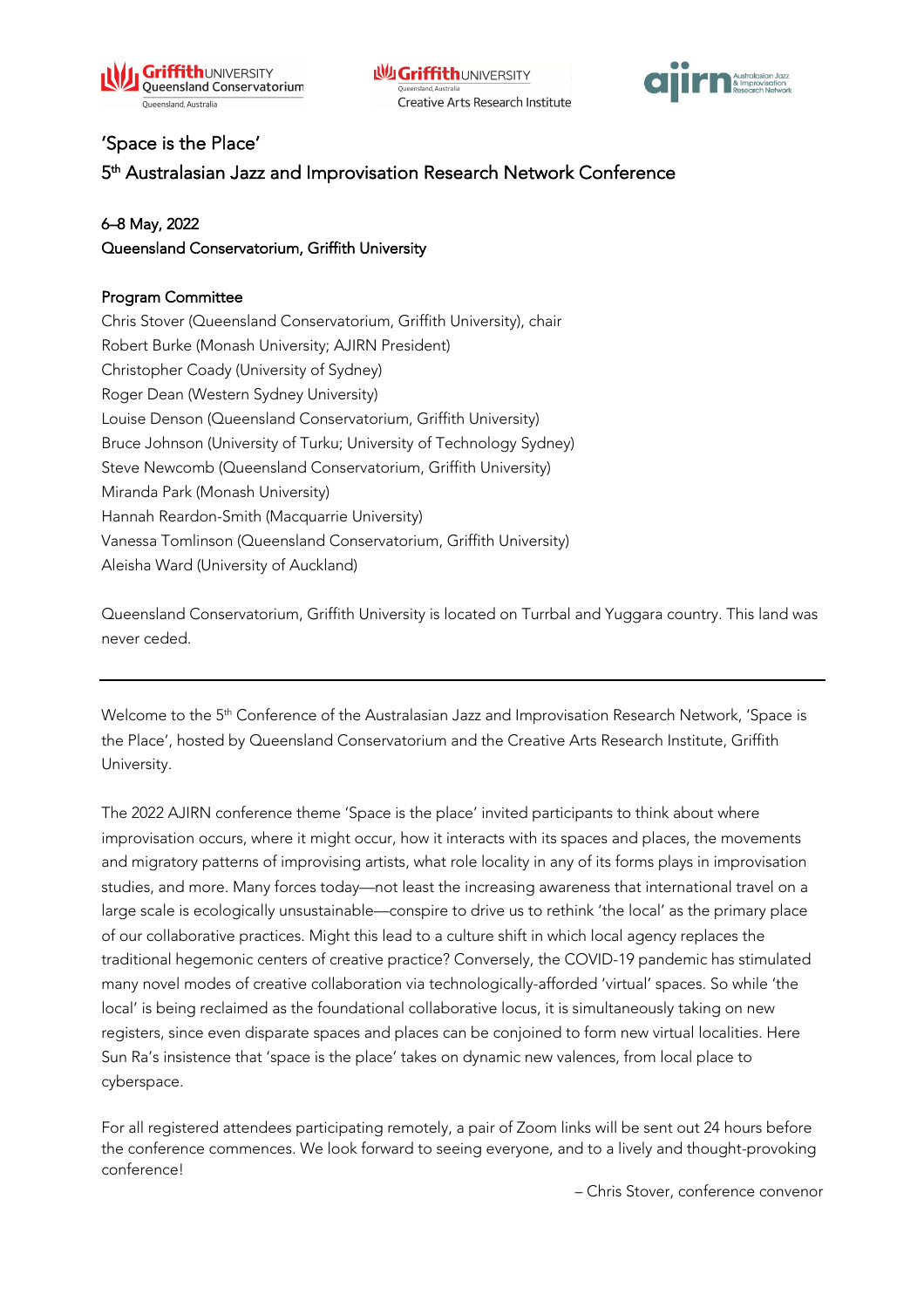



#### Welcome from the AJIRN President

It seems like we have been running a marathon trying to grapple with the effects of COVID over the last two years to which the effect on the creative arts has been decimating. The positive is that we are hopefully out of the worst of this situation and can get on with what we do: create new performances and research ideas in jazz and improvisation. Even though we are still in a somewhat of a state of flux there is now an opportunity to reflect on the happenings of the last two years. How have we adapted? Evolved? Discovered new ideas?

I would like to thank Chris Stover for his excellent work in chairing the conference and Queensland Conservatorium, Griffith University for their generous offer to host the conference. Also, AJIRN would not be what it is without the exceptional expertise and integrity of the conference committee and the AJIRN committee.

Finally, at a time when we have new opportunities for changing the boundaries of community and interaction through the study and performance of improvisation, I am genuinely honoured to connect with you all and I look forward to hearing your research over the three days of the 5<sup>th</sup> AJIRN conference.

– Robert Burke, AJIRN President

# Conference Program

('R' designates a remote presentation)

### Friday, May 6

| $5:00 - 5:15$ | Opening remarks (Room 3.46)                                                                                                                                       |
|---------------|-------------------------------------------------------------------------------------------------------------------------------------------------------------------|
| $5:15 - 6:15$ | Keynote: Sandy Evans (Room 3.46) (R) (Vanessa Tomlinson, chair)                                                                                                   |
|               | "Are we really in danger?" Personal reflections on the experiences of Australian<br>improvisers in local and global creative spaces from 1985 to 2022 and beyond' |
| $6:30 - 8:00$ | Performance-presentations (Room 1.73) (Chris Stover, chair)                                                                                                       |
|               | Sunny Kim, 'Distance Makes the Heart Grow Fonder: Improvising Bodies in<br>Virtual Space as Subjects of Affect' (R)                                               |
|               | Hannah Reardon-Smith and Sally Molloy, 'Considering the place in which we<br>find ourselves: Soundmaking and artmaking on stolen land'                            |
|               | Daniel Rojas, 'Spontaneous Composition: Embracing creative threads and<br>autochthonous diasporas'                                                                |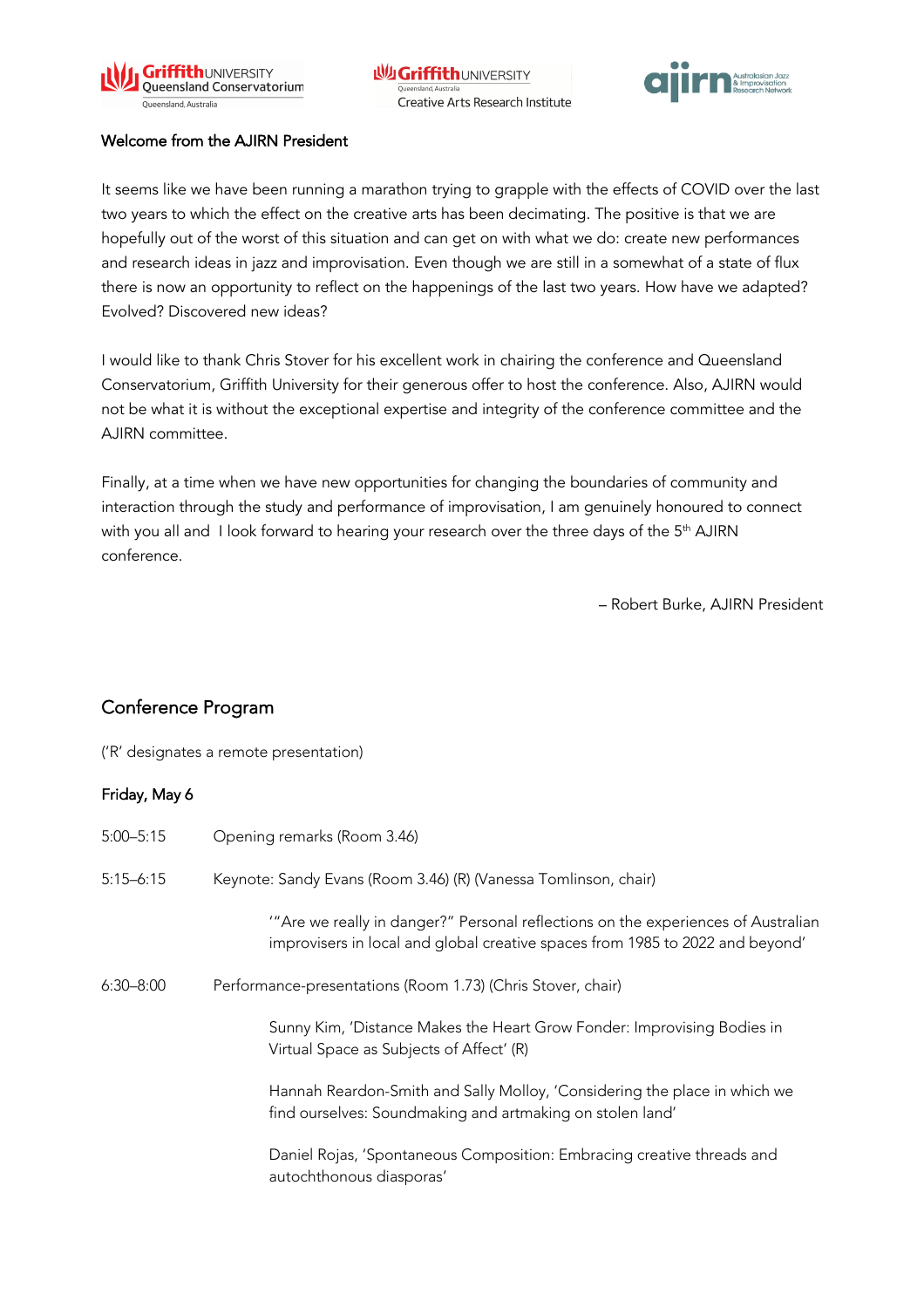



# Saturday, May 7

| 8:30-9:20     | Workshop (Room 3.46)                                                                                                                                  |
|---------------|-------------------------------------------------------------------------------------------------------------------------------------------------------|
|               | Benjamin Shannon, 'Introduction to Conduction: Exploring the cross-section of<br>improvised and non-improvised sound through spontaneous composition' |
| $9:20 - 9:40$ | Coffee and tea (Room 3.46)                                                                                                                            |
| 9:45-10:45    | Session 1a 'Syntactic spaces' (Room 3.44) (Robert Burke, chair)                                                                                       |
|               | Timothy Clarkson, 'Many Paths at Once: The Interactive Pitch Spaces of<br>"Pursuance" and Improvisation in The John Coltrane Quartet'                 |
|               | Premanjali Kirchner, 'Infinite Play: the magic of 18 <sup>th</sup> -century improvisation'                                                            |
| 11:00-12:30   | Session 1b 'Embodiment and subjectivity' (Room 3.44) (Melissa Forbes, chair)                                                                          |
|               | Alistair Macaulay, 'Improvisational Space: Consistency, Contingency, and the<br>Significance of Style'                                                |
|               | Libby Myers, 'Guiding Lights - meditations on improvisation and composition<br>with music, film, lights and waves in Queensland'                      |
|               | Graham Stoney, 'Embodiment in Jazz Improvisation' (R)                                                                                                 |
| 12:30-1:30    | Lunch                                                                                                                                                 |
| $1:30 - 3:30$ | Session 1c 'Movements and encounters' (Room 3.46) (Miranda Park, chair)                                                                               |
|               | Melissa Forbes and Kate Cantrell, 'Improvisation on the Move: Metaphors,<br>Wanderings, and Musical Mobilities'                                       |
|               | Chieh Huang, 'Taiwanese indigenous-futurist temporalities' (R)                                                                                        |
|               | Adrian Sherriff and Tripataka, 'Translocalisation of Musical Identity Through<br>Intercultural Hydridisation'                                         |
|               | Umar Zakaria, 'Developing a Malay Jazz Practice in Aotearoa New Zealand' (R)                                                                          |
| $3:45 - 5:15$ | Session 1d 'Place-based practices 1' (Room 3.46) (Helen Russell, chair)                                                                               |
|               | Erik Griswold, 'Towards a place-based virtual improvisation'                                                                                          |
|               | Peter Long, 'Places of potential: the role and importance of environment in site-<br>specific improvised performances'                                |
|               | Ryan Martin, 'Improvisation, Protest, Space, and Place: The Social Impacts of<br>Cacerolazo During the 2001-2002 Argentine Financial Crisis'          |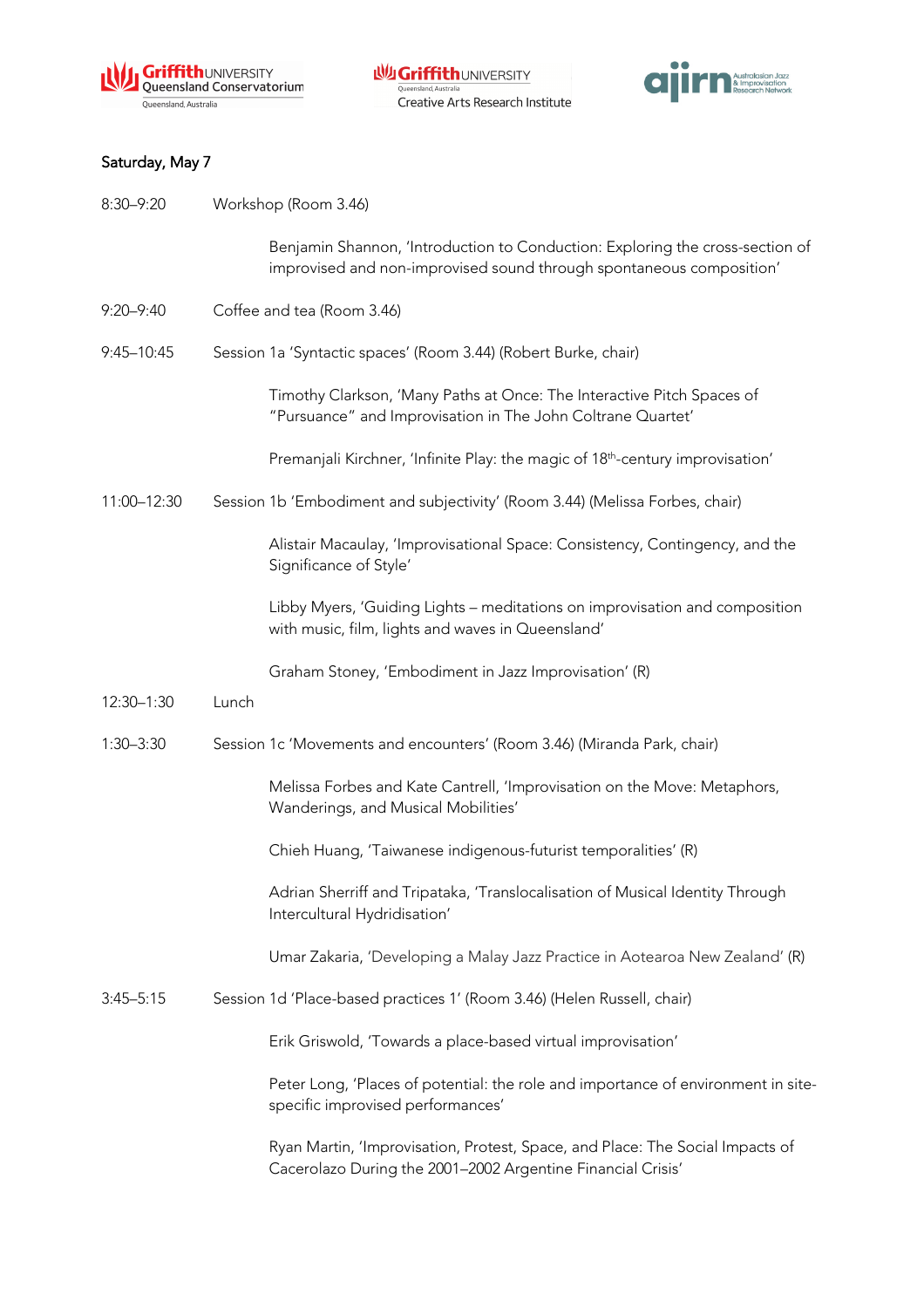



Session 1e 'Australian paradigms' (Room 3.44) (Christopher Coady, chair)

Michael Kellett, 'Austrological musicality: Australian "logics" of improvisation' (R)

Peter Knight, 'Improvisation as Interlingua: The Australian Art Orchestra Creative Music Intensive'

Benjamin Phipps, 'The Study of Australian Jazz and the Issue of Methodological Nationalism' (R)

- 5:30–6:30 Dinner
- 7:00–9:00 Performance-presentations (Ian Hangar Recital Hall)

Jodie Rottle, Hannah Reardon-Smith, and Matt Hsu, 'Companion-musicking with It's Science and Feelings'

Chris Stover et al., 'First contact'

Maria Donohue, Tia DeNora, Raymond Macdonald, Robert Burke, and Ross Birrell, 'Cooking in the Theatre of Home'

#### Sunday, May 8

- 8:15–8:30 Coffee & tea (Room 3.44)
- 8:30–9:20 Workshop (Room 3.46)

Christopher Coady, 'Surviving Peer Review and Finding a Place in the Publishing Landscape'

9:30–11:00 Session 2a 'Conceptual spaces' (Room 3.46) (Vanessa Tomlinson, chair)

Bruce Johnson, 'Where does improvisation take place? Where does it not?' (R)

Johannes Luebbers, 'The conceptual place of improvisation in jazz: constitutive or regulative?' (R)

Chris Stover, 'George Russell's "gap": broke-ness, music theory, and the Black radical tradition'

Session 2b 'Instrumentality' (Room 3.44) (Timothy Clarkson, chair)

Joseph Franklin, 'SLAP(!) and the Death of the Electric Bass'

Lee Jones, 'Spatiality of the Guitar Fretboard: Exploring an Introspective, Embodied Approach to Guitar Composition and Muscle Memory in Solo Improvised Music'

Jodie Rottle, 'The Performing Table' (R)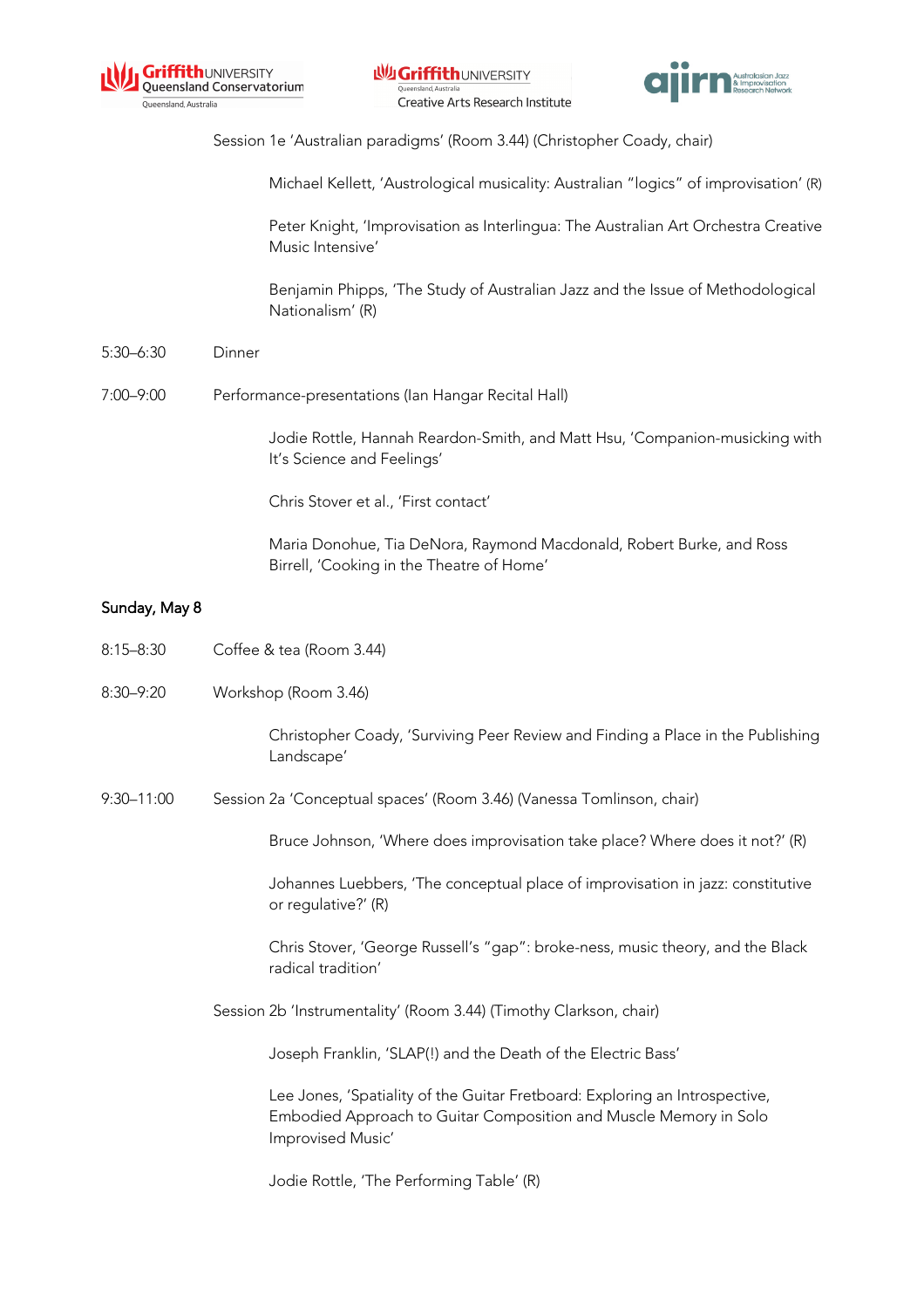



11:00–11:30 Performance-presentation (Courtyard)

Vanessa Tomlinson, Jim Denley, Hannah Reardon-Smith, Jon Rose, 'Site-specific performance practices: with, on and in place'

- 11:45–12:45 Lunch
- 12:45–2:15 Session 2c 'Place-based practices 2' (Room 3.46) (Joseph Franklin, chair)

Daniel Hirsch, 'The teacher as improvisational artist'

Alistair McLean, 'Playing Spaces: Physical environments as genesis for composition and improvisation' (R)

Gonçalo Moreira, 'The experience of creating music through Focusing: Facilitating a virtual safe space across borders' (R)

Sesson 2d 'Public spaces' (Room 3.44) (Daniel Rojas, chair)

Cisco Bradley, 'The Williamsburg DIY: Improvising Space in a New York Music Scene' (R)

Brent Keogh and Jeremy Rose, '"Alone Together" - Exploring the Benefits, Opportunities and Limitations of Online Jazz Festivals post-Covid 19' (R)

Dave Wilson, '"It's Time for Jazz": Locality in the Space of the International Jazz Festival' (R)

2:30–4:30 Session 2e 'Safe spaces' (Room 3.46) (Hannah Reardon-Smith, chair)

Robert Burke, 'Negotiating jazz cultures and hegemonic masculinity in higher music education'

Una Macglone, 'Being safe means you can feel uncomfortable' A case study of how four female students conceptualised their learning space in an online, mixed-genre Higher Education improvisation course' (R)

Miranda Park, 'Entering the "Boy's Club": How women navigate the masculine spaces of tertiary jazz courses'

Jasna Jovićević, 'Gender Identity Representation in Open-social Space of Free Jazz Improvisation' (R)

4:30–4:45 Closing remarks (Room 3.46)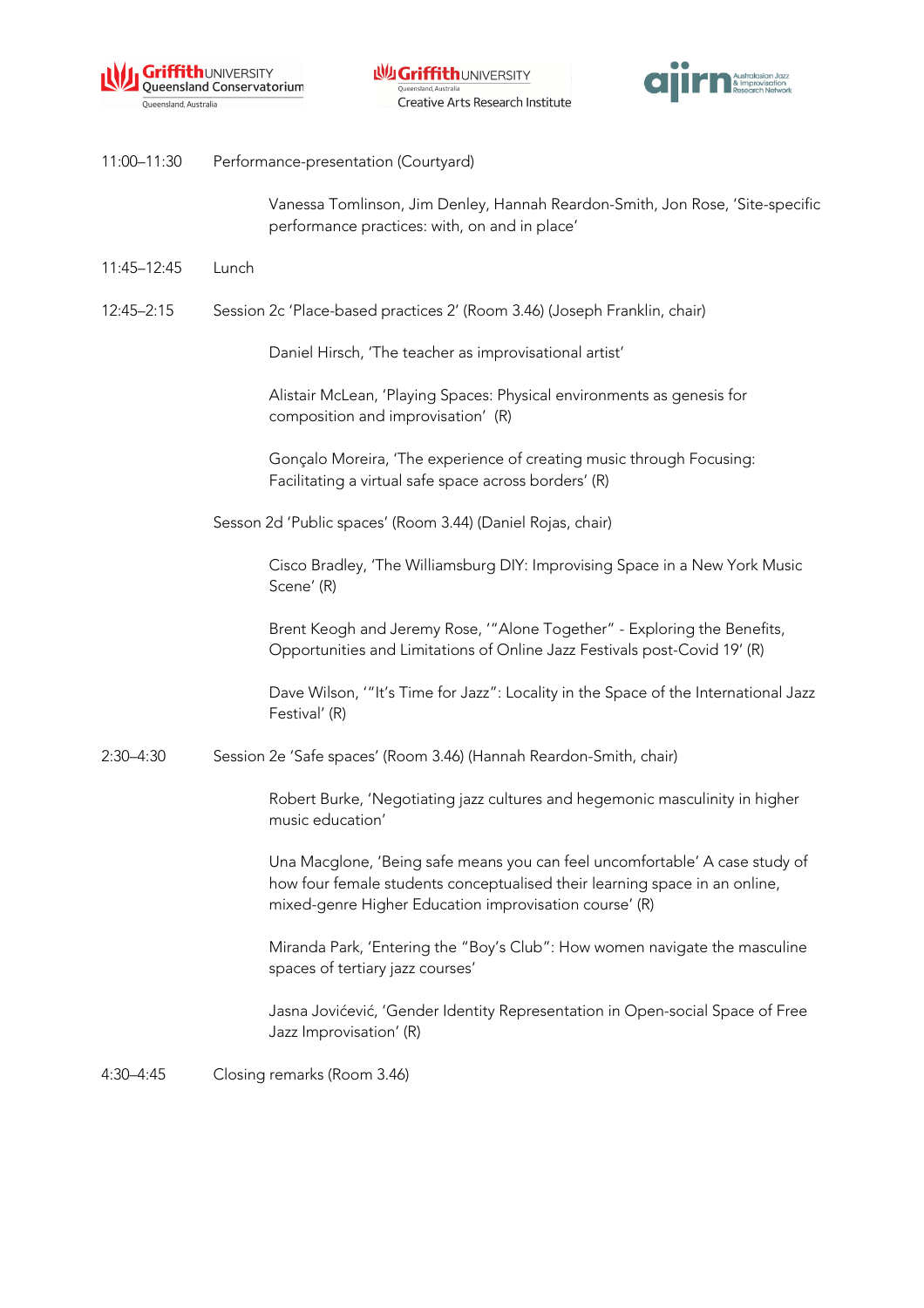



#### **Abstracts**

## Cisco Bradley The Williamsburg DIY: Improvising Space in a New York Music Scene

This study traces the formation and dissolution of artist communities in the Williamsburg neighborhood of New York City in the period 1988-2014. Williamsburg is a place that has its memories embedded brilliantly in the physical landscape. A distinct community possessing specific aesthetic influences and spatial orientations emerged in the neighborhood that gave birth to music that included free jazz, postpunk, noise, immersive installations, new classical, and Indie rock. In the early years, artists squatted buildings and took over abandoned post-industrial spaces, where they lived and created. Over time, venues became more formalized, artist collectives arose, and speculative capital began to force artists out. Hundreds of bands and thousands of performances resulted from the Williamsburg music wave that involved a wide range of musical and sonic innovations.

My approach is to examine two related phenomena: art spaces and the communities that inhabit them. To accomplish this, I illustrate a series of location-specific sites around which scenes formed across a diverse array of art spaces ranging from the back rooms of bars to artist lofts, galleries, rooftops, basements, warehouses, living rooms, stairways, backyards, wharfs, street corners, parks, subway platforms, balconies, and boats. Virtually every type of space, public or private, was the stage for performance during the two and a half decades covered in the study, and the spaces impacted what was possible within them.

# Robert Burke Negotiating jazz cultures and hegemonic masculinity in higher music education

This presentation explores research by Clare Hall and Robert Burke into the complexities and challenges associated with masculinity in jazz performance from the perspectives of students in a successful Australian higher education jazz course. Extensive research in the American and European jazz scenes show the extent of persistent 'problems' in addressing gender inequalities in jazz music performance, and education (Enstice & Stockhouse, 2004; McKeage, 2014; Rustin & Tucker, 2008; Wehr-Flowers, 2006). This qualitative case study makes a valuable contribution to jazz education by being the first to show the entrenched issues facing a contemporary Australian higher education institution. A narrative analysis of group and individual interviews provide the basis for how emerging jazz musicians make sense of their identities-in-the-making and how these intersect with hegemonic masculinity. Key themes indicate the continued problematics of the modern 'jazzman', linking this identity and its effects to the kinds of exclusions and prejudices towards females of past eras. Comparisons between male and female students' experiences deepens our understanding of how safe and rewarding spaces may be created through critical pedagogical approaches for all students in formal education. The conclusions provide guidance on critical challenges the students face in negotiating pathways to success as young jazz artists in higher education.

## Timothy Clarkson Many Paths at Once: The Interactive Pitch Spaces of "Pursuance" and Improvisation in The John Coltrane Quartet

Dimitri Tymoczko's theoretical framework of macroharmony has proved productive for jazz scholars to bridge between Neo-Riemannian Theory and chord-scale theory of jazz pedagogy. Tymoczko's theory is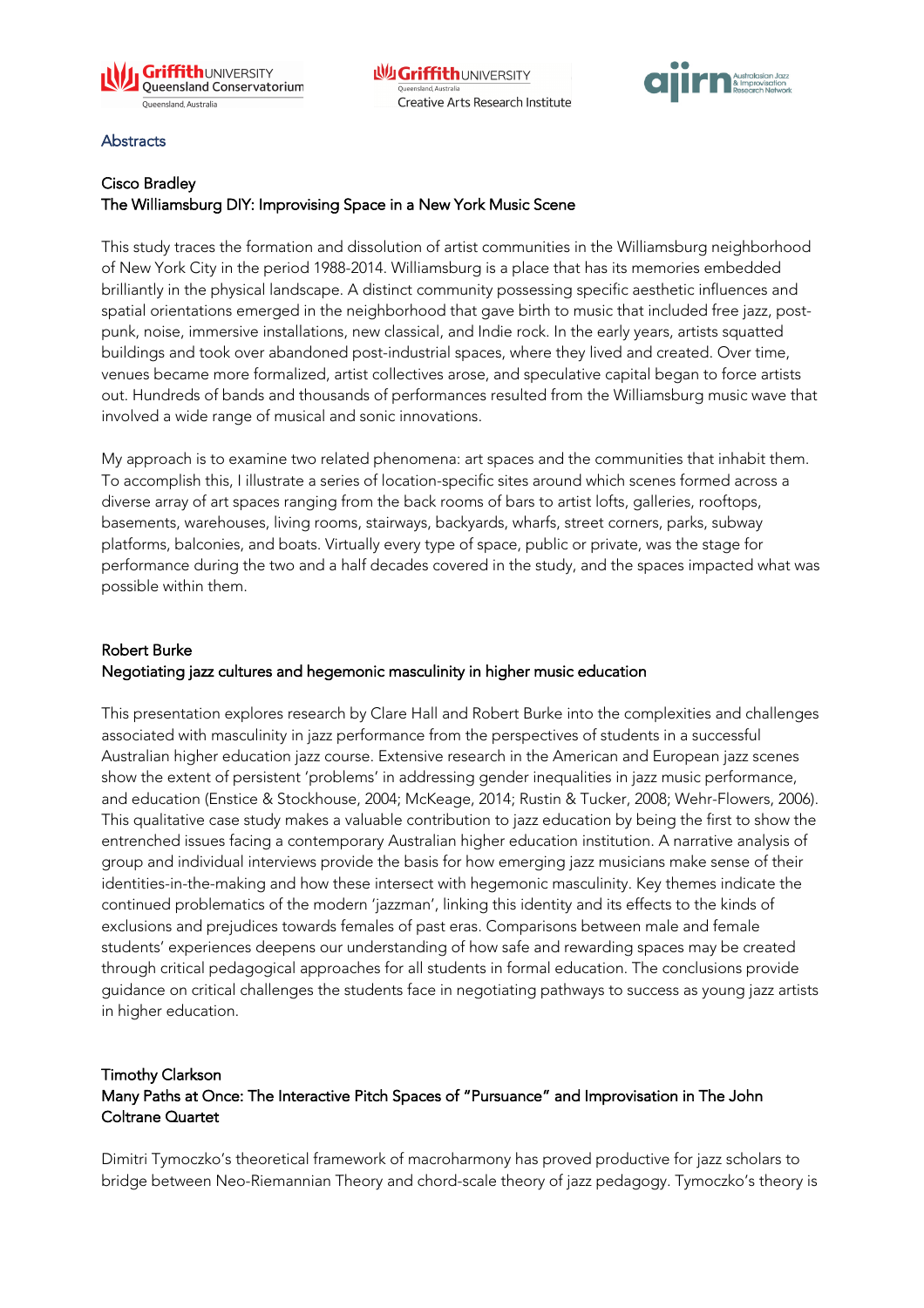



particularly useful for illuminating "paths through pitch space". Applying it to jazz improvisation suggests that what is traditionally understood as motivic interaction or the soloist's relationship to the underlying structure may be interpreted as layered interaction between multiple musicians and the sub-structure in combination.

These traits of harmonic and rhythmic opposition are epitomised in The John Coltrane Quartet, reaching a 1960s apotheosis with the album "A Love Supreme". According to Levy (2020), on "A Love Supreme" the track "Pursuance" achieves the Quartet's musical goal of transcendence via multiple layers of abstraction from the underlying 12-bar-blues structure. This interactive strategy of playing "apart" as part of a unified whole is itself part of a history of traditional Afrodiasporic practise. Levy's analysis of "Pursuance", in particular his harmonic observations leave fertile ground for a deeper examination of how its harmonic oppositions play out through time.

The complexity that results from spontaneous group creativity presents an ongoing challenge for jazz scholars, but by considering the harmonic motion of both rhythm section and soloist, paths that move through chromatic space in opposition to each other become clearer.

This paper will develop a new application of Tymoczko's theory in an analysis of "Pursuance" to show how multiple improvisors might create different paths over a shared musical terrain. Using the Tonnetz to map the terrain and improvisors' paths over it, this analytical approach clarifies the complex interactivity within the 1960s Coltrane Quartet's "apart" playing.

### Christopher Coady Surviving Peer Review and Finding a Place in the Publishing Landscape

This one-hour interactive workshop is aimed at postgraduate students and early career researchers interested in distilling their current research projects into peer reviewed publications. The workshop will cover ideas for structuring journal articles, ideas for how to tease out journal articles from doctoral theses, tips for communicating with publishers, and strategies for surviving peer review and making the most out of readers reports. Particular attention will be paid in this workshop to how the findings of artistic research projects might best be packaged for the peer reviewed journal article format. Participants are asked to come to the workshop with a 250 word abstract for a current research project they are willing to share with the group.

## Maria Donohue, Tia DeNora, Raymond Macdonald, Robert Burke, Ross Birrell Cooking in the 'Theatre of Home'

The premise of this composition was borne out of the numerous challenges for people working in creative contexts who were denied the opportunity of working together during the COVID-19 lockdowns of 2020/21. This five-member artistic/researcher collective developed the term 'Theatre of Home' (MacDonald et al, 2021) through the critically acclaimed improvising ensemble, "The Glasgow Improvisers Orchestra' identifying domestic environments merging with technologies. This performative and academic research produced new ideas and approaches that not only facilitated a way to stay connected during the global lockdown but also produced new knowledge about how to work collaboratively using improvisation as a fundamental social and artistic process.

This composition and 40-minute performance will be a hybrid development of these learnings that explores the intersection of online and onsite improvisation. The included actors in the performance are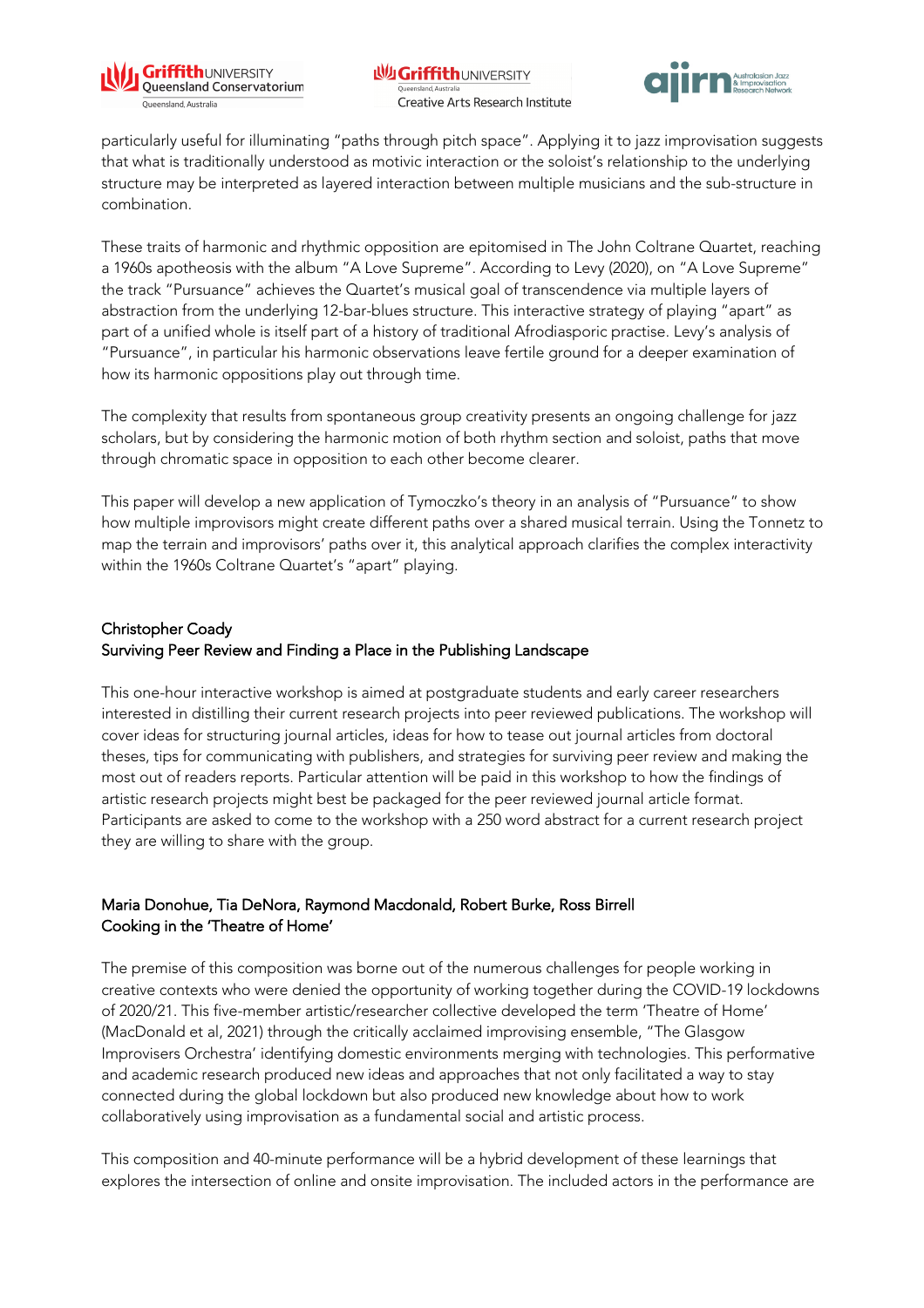

**WGriffithUNIVERSITY** Queensland, Australi Creative Arts Research Institute



the composers, musicians and audience: the online/onsite national and international delegates at the AJIRN conference. The theme for the composition is focused on the pairing of delegates performing online activities in the kitchen with musical interaction/accompaniment both online and onsite: the creations of the actors cooking (online) inspiring a taste and smell perception. The objective is to develop an awareness and heightening of the projection of senses that manifest in improvisatory musical choices, interaction and idea positioning. The aim of this composition and performance is to further develop new insights into how we improvise through hybrid experiences creating novel settings, spaces, relationships and compositional structures.

#### Sandy Evans

## 'Are we really in danger?' Personal reflections on the experiences of Australian improvisers in local and global creative spaces from 1985 to 2022 and beyond

It's 1985. The place is Warrego Mines, 50 km northwest of Tennant Creek. The space is Bertha, the Toyota Coaster that is home to Women and Children First (WACF), a band of young improvisers on an epic seven month tour of Australia. 'Are you really in danger?' we read aloud from Marge Piercy's futurist feminist classic Woman on the Edge of Time, as we drive into the town for a Saturday night gig to a smattering of hostile miners. Concurrent with the WACF tour, the Australian jazz quartet, The Benders, were touring the thriving European summer jazz festival circuit – performing in very different cultural and geographic places. Both local and global places were important creative spaces for Australian improvisers in 1985. That remains the case now. Through reflecting on local and global experiences over the last 40 years, I seek ideas to foster creative spaces for Australian improvisers now and into the future.

### Melissa Forbes and Kate Cantrell Improvisation on the Move: Metaphors, Wanderings, and Musical Mobilities

This paper combines the critical framework of mobilities studies with a phenomenological approach to music experience as captured through metaphorical descriptions of vocal improvisation. When wandering is used metaphorically to describe an interior journey that cannot be expressed directly, it becomes synonymous with the conceptual act of wondering, with one often materialised or prompted by the other. The obvious implication of this coupling is that the described wandering can be literal or figurative. This movement, whether real or imagined, is typically open, drifting, and boundless, and often marked by "expansiveness, prodigality, and improvisation" (Lawrence, 1994, p. 50).

Wandering, then, in both in its literal and figurative meaning, is a way of challenging what we might notice as movement (Cantrell, 2021), and by extension, what we might recognise as the cognitively embodied dimension of musical participation. The case of vocal improvisation has been conceptualised metaphorically as a "an adventure", with ontological correspondences that demonstrate the abstract act of improvisation through embodied activities that are unusual, exciting, or dangerous (Forbes & Cantrell, 2021). The various meanings, metaphors, and ideologies attached to wandering can help us understand the complex entanglements of the body, mind, and environment in the jazz singer's experiences of improvisation. This provides greater insight into the way that improvised musical participation is conceived, not only as social performance, but also in the performer's mind. In other words, applied to musical improvisation, wandering is a new critical term that allows us to interrogate the inner creative life, and the felt experience of moving and being moved (Horrocks, 2020) through music.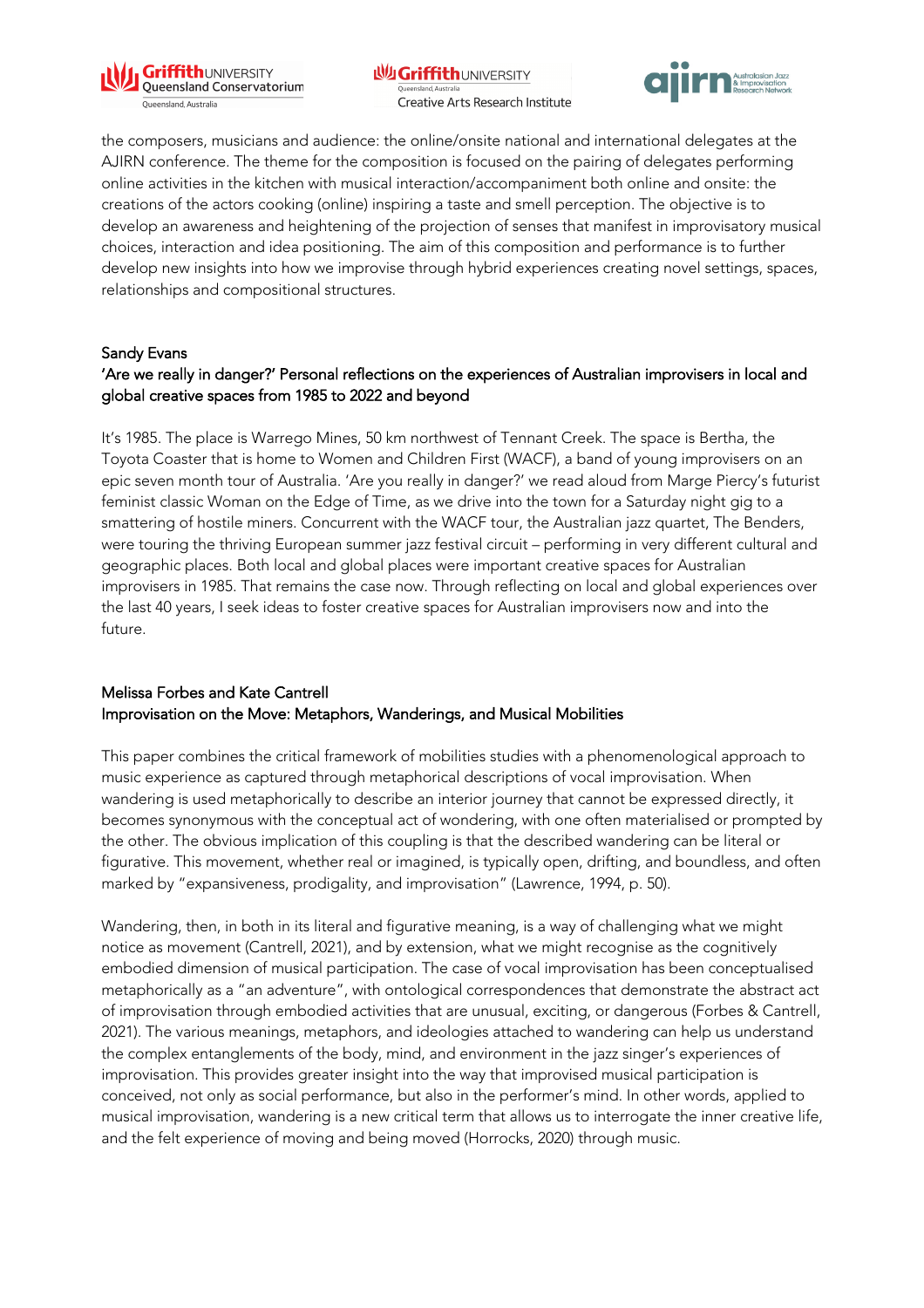



### Joseph Franklin SLAP(!) and the Death of the Electric Bass

This performative lecture explores the relationality and materiality of the instrument and improvisor through a diamond of intra-actions framework. A diamond of intra-actions acknowledges the relations between performer/composer (human), instrument (non-human), the socio-cultural and physical environment (space) and the ideas/referents (concept) at play in each work.

This framework builds on my practice-led honours thesis (2020), which drew on a broad range of posthumanist and new materialist thinkers to argue for a post-human and ecologically informed understanding of both historical and contemporary creative practice. By integrating my own improvisatory practices and compositions, the thesis presented a case for decentering the human composer and challenging human-centric understandings of creative agency through composition/improvisation.

An emergent result of this research is the design and build of new hybrid instrument, in collaboration with Melbourne luthier, Tim Kill. This one-off instrument is built from the ground up with relationality at its core, as well as consideration for the political ecology of the assemblage of raw materials (woods, skin, metals etc.). This instrument is a materialisation of the solo contrabass guitar techniques and concepts that I have developed over the last two years.

Through speech, prepared contrabass guitar examples, and the introduction of the new instrument, I seek to express new modes of language that are always in process; to sound my affirmation at the death of hegemonic musical influences; and signal newfound musical pathways and potentials.

## Erik Griswold Towards a place-based virtual improvisation

Collaboration is central to the creative practice of Clocked Out (Erik Griswold and Vanessa Tomlinson), stimulating new ideas and expanding our frame of reference. The Covid-19 pandemic disrupted many of our long-established collaborative methods, forcing us to quickly pivot from in-person development sessions to virtual models. We experimented with a variety of approaches, including online meetings, exchanges of recorded audio and video materials, live on-line improvisation and performance, text and task-oriented prompts. As these materials and conversations existed only in a virtual environment, it became important to inject a sense of place into these collaborations, which led to a series of creative discoveries.

This presentation introduces and discusses three virtual collaborations from 2020–2021:

Lonely hearts pandemic band – Clocked Out (Brisbane) & Evaristo Aguilar (Tampico, Mexico)

Scissors Paper Revox – Clocked Out (Brisbane) & Peter Knight (Melbourne)

Of space and time – Clocked Out (Brisbane), Australian Art Orchestra (Melbourne), and musicians of Sichuan Province (Chengdu).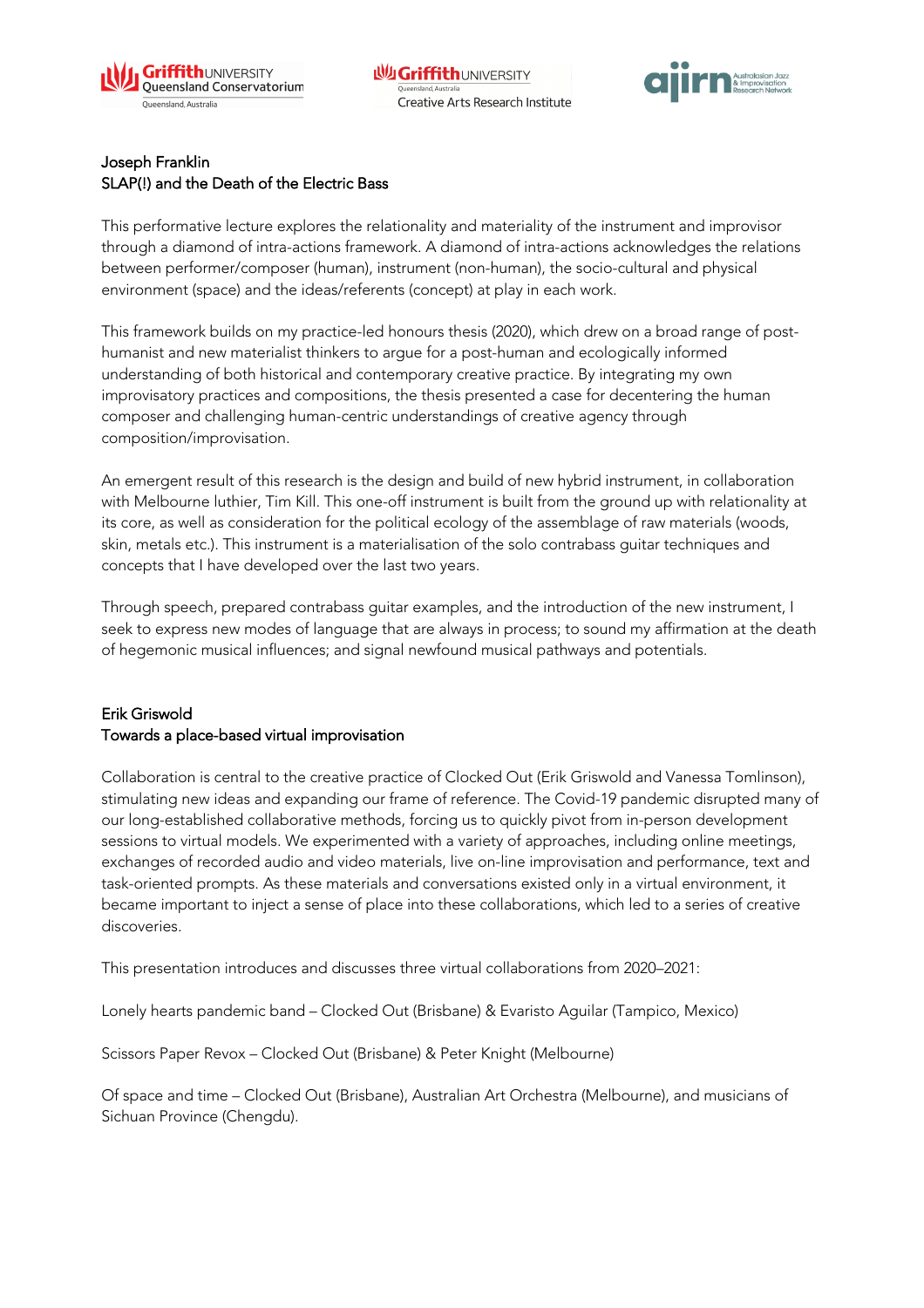



#### Daniel Hirsch The teacher as improvisational artist

Improvisation is a necessary skill in the repertoire of teachers. The relationship between a teacher and their class is enhanced by the teacher's ability to improvise with them in a collaborative and supportive way. The teacher's skill as an improviser ensures that they are able to play with and respond to the spontaneous classroom environment in much the same way as a jazz musician does with their ensemble. A willingness for the teacher to incorporate improvisation into their practice supports their ability to engage with their teaching, and their own sound in the classroom as well as to embrace an artistic approach to their practice.

Improvisation can serve as a conduit between the artistic practices of the jazz musician and the teacher. As such, improvisation has been an underpinning concept in my PhD research; exploring how my background as a jazz musician informs my practice as a high school English teacher.

Drawing on emerging insights from my practitioner-based research, this presentation examines how improvisation, and the subsequent skills of a jazz musician, provide a way to re/consider pedagogical practice as a form of artistic practice, through the artistic lens of the improvising jazz musician.

#### Chieh Huang Taiwanese indigenous-futurist temporalities

Firstly, this research presentation would focus on Indigenous culture and discuss how it creates an exceptional perspective and rich aesthetics. The motion and emotion behind Indigenous music influence listeners' perception. Can one hear Taiwanese Indigenous' desire of peace and freedom through their music? As we position ourselves into understanding Indigenous music, the future of Indigenous music can be further discussed and expanded.

Secondly, I would draw on writings from Auslander, Ingold, Frith, Iyer and Tomlinson to bring connection from critical studies to my own perspective and creative practice. Moreover, several bibliographies written in Chinese about Taiwanese Indigenous music, cultural and meaning through stories would be included. I would center on Atayal, which is the tribe where I am from.

Additionally, this presentation would further study numerous essential elements used in Taiwanese Indigenous music, practical applications in indigenous-futurist temporalities and how it can be expended in western music scene.

## Bruce Johnson Where does improvisation take place? Where does it not?

One of the most far-reaching changes in the history of jazz and its discourses was the relocation of the music from corporeal ecstasy to intellectual labour, a shift from dance music to a passive audience concert format. The shift was consolidated in the post war decade, particularly in the face of the arrival of rock, and was accompanied by an international quarantining of jazz from other social and musical formations. This was achieved by a constellation of characteristics of jazz practices and scenes, including venues, stage deportment, lifestyle, mythology, and the brightest star in this firmament of distinctive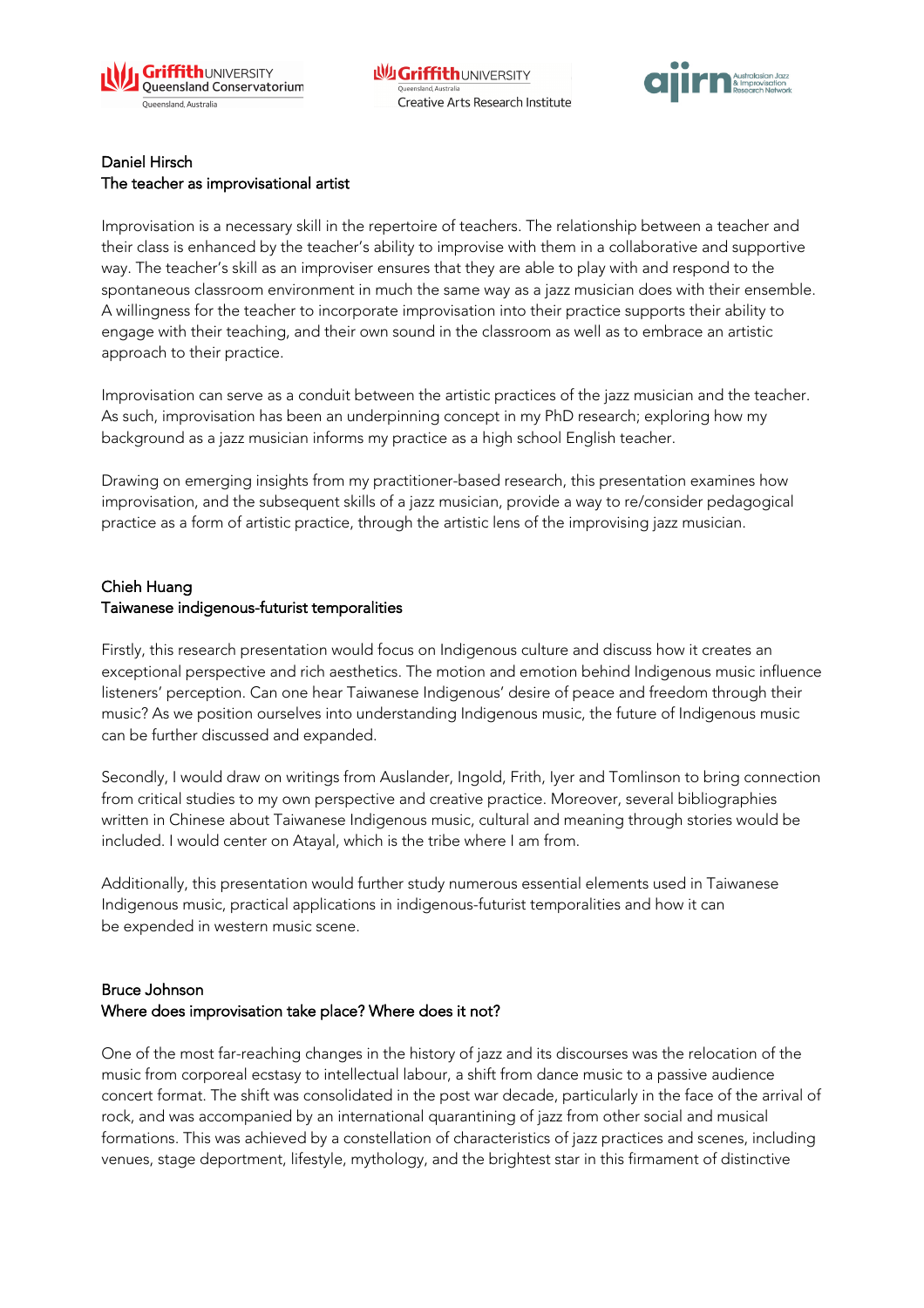

**NUGriffithUNIVERSITY** Creative Arts Research Institute



characteristics of jazz was the practice of improvisation, distinguishing it from other forms of music, both popular and 'classical'. Improvisatory sophistication became the prime marker of jazz virtuosity. This paper is written against this example of jazz exceptionalism. It argues that far from being the criterion against which jazz is found to be a deviation, in the deeper historical perspective, it is scorebound 'classical' music that is the aberration; improvisation is the norm in the history of music. But in the modern era it has also become the norm in social conduct. Jazz studies would potentially be immeasurably enriched if, instead of fencing the music off, it were to be recognized as an example of the dynamics of collective improvisation in both other musics of the world, and other non-musical forms of collective and individual improvisation, ranging from sports to urban social conduct.

#### Lee Jones

### Spatiality of the Guitar Fretboard: Exploring an Introspective, Embodied Approach to Guitar Composition and Muscle Memory in Solo Improvised Music

This presentation will examine the process of composing using only movement and muscle memory motions within the site-specific, spatial context of the guitar fretboard. While muscle memory is a key factor in facilitating technique, there is minimal scholarly discourse around its value as a compositional asset in its own right, outside of authoritative psychology sources, which use terms such as 'procedural', 'implicit', 'declarative' or 'explicit' memory.

This presentation will demonstrate an alternative methodology to embodied composition for the guitar, using the guitar fretboard as the spatial arena to work within. This presents a more introspective, microscale work setting congruent with current post-pandemic creative spaces, using a series of different guitar tunings for sound and timbral effect.

Firstly, I will present a series of studies which each use the same underlying muscle memory movements, each with a different tuning. I will then demonstrate how I have used these resources, along with additional instrument-specific techniques, to generate larger-scale works.

Working within the medium of solo guitar has helped facilitate how I govern my own use of musical space as an arranger/composer and question how best to notate and communicate creative output to others. I will demonstrate this via a series of muscle memory diagrams, transcribed material and composite scores.

Finally, I will examine discourse which examines how muscle memory is more generally perceived among improvising guitarists including Bill Frisell, Wayne Krantz and Pat Metheny and discuss how this has informed my own musical perceptions.

#### Jasna Jovićević Gender Identity Representation in Open-social Space of Free Jazz Improvisation

Collaborative free improvisation is a form of musical socialization as a communicative activity. It is a type of social construction that is not aesthetically unified, and there is no idiom with implicit guidelines that musicians use. The semiotic discourse, the context, and the meaning of symbols are changeable and transformable, and thus the construction and performance of (gender) identity within the practice. The act of creating free improvised music is this neutral, complex, indirect, and open-social space where the identity is constantly being recreated within the interrelations between self and the participants.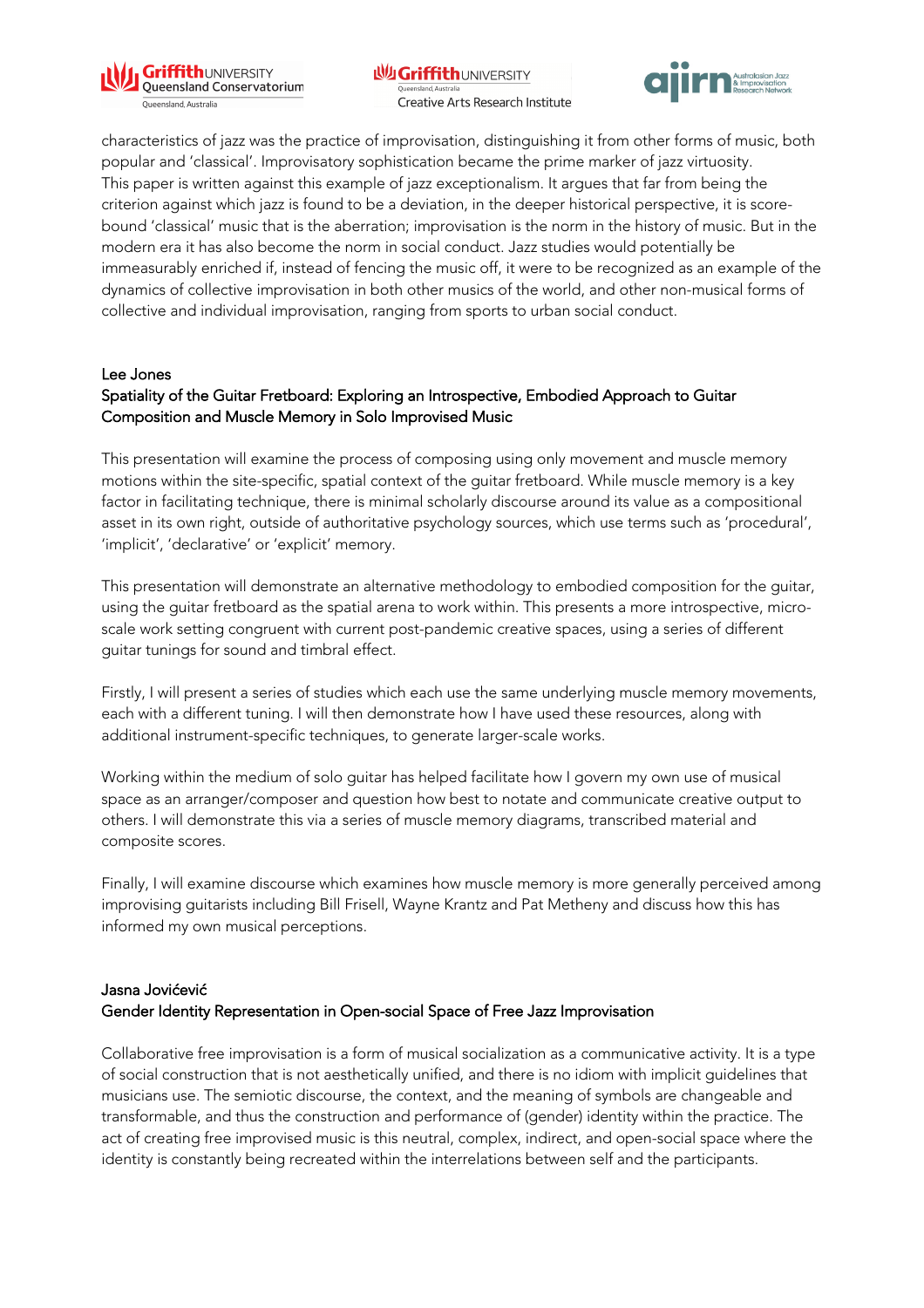

**WGriffithUNIVERSITY** Creative Arts Research Institute



However, audience often perceives the relationship between the social and the musical within the interactively produced structure as one common discourse. Therefore, musical content and identity are read and represented in a social context. In jazz discourse, as a space for creating meaning, and as a plane in which positions of power and gender identities are formed, female musician is marked as different- Other, compared to a man. Her music performance is defined and classified by various social characteristics of hegemonic representation, although it is created in the open-social space of the impersonal system of music interaction.

The case study that I present contains comparative analysis of two surveys; 1st conducted during the concert of the Jovićević/Miklós/Wójcinski Trio at the 37th Belgrade Jazz Festival in 2021, and 2nd conducted after the concert, as only a listening session. It shows how the audience recipes, read, and represents woman's musical (and gender) performance in genre of free jazz improvisation.

### Jeremy Rose and Brent Keogh "Alone Together—Exploring the Benefits, Opportunities and Limitations of Online Jazz Festivals post-Covid-19

Jazz music is frequently noted for the ability of its practitioners to adapt and improvise in the moment; when the Covid-19 pandemic created lockdowns of various durations and extremities around the world, jazz musicians were faced with the same disruptions face by many in the creative industries – cancelled live performances, no income, and little if any government support. During this time, several Australian jazz musicians and members of the international jazz and improvised music communities demonstrated an ability to adapt and improvise by programming a series of online festivals and curated, paid performances. The following paper presents a work in progress using a case study of three online events – the Jazz Social, the Earshift Music Festival, and the International Improv Fest hosted in Canada. Through a series of interviews with musicians and festival organisers, this paper explores the affordances and limitations of the technology used to connect jazz musicians and audiences in lockdown, the value of the online jazz festival as a form of patronage during a pandemic, the ways in which musicians adapted artistically to these online formats, and an online space to reinforce a sense of community.

### Michael Kellett

### Austrological musicality: Australian "logics" of improvisation

In this study, the authors pursue the following questions: What characterises particularly Australian "logics" of improvisative musicality? From the music performed in the early dancehalls to the performative assimilation of an American jazz sensibility, and from the pre-jazz reception of minstrelsy to the modern experimentalists, what characterizes Australian sociomusical systems of improvisation as distinct in the context of the global jazz diaspora?

This study expands the framework of improvisative practices described and documented by George Lewis as Afrological and Eurological sociomusical systems. It does so by proposing an Austrological system of musicality that both draws on elements of Afrological and Eurological systems and extends beyond them. We examine firstly the wider academic literature responding to Lewis's described musical systems, applying those discourses to reveal the extent to which they are manifest in contemporary and historical conceptions of Australian jazz. Secondly, the study explores how Australian improvisation can be described as contingent on and emergent from Eurological, Afrological and other sociomusical systems, constituting a configuration of musicalities that goes beyond those systems.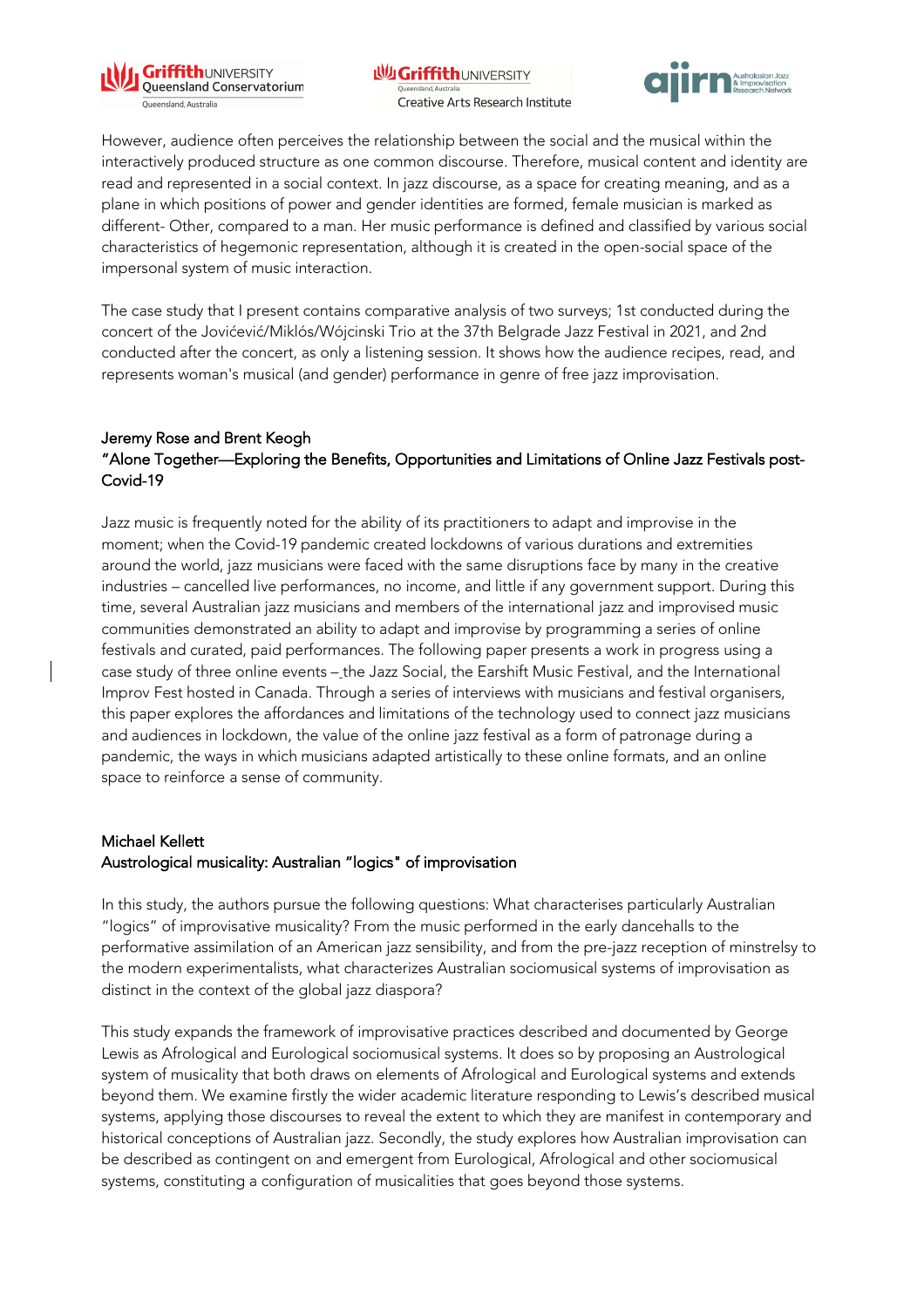



By drawing from three brief case studies of Australian improvisative history, we observe the potential key elements of an Austrological sociomusical system which we posit as a number of shifting ambivalences in Australia toward the historical and contemporaneous status as a settler-colonial nation.

Through these ambivilinances and the formulations of Eurological and Afrological sociomusical systems, we reflect how this has affected the practice of jazz in Australia and the ways many Australians have grappled with their nation's colonial legacy.

### Sunny Kim Distance Makes the Heart Grow Fonder: Improvising Bodies in Virtual Space as Subjects of Affect

The onset of Covid-19 pandemic posed for many improvising musicians around the world significant challenges in pursuing collaborative work due to social distancing regulations. After the initial shock, many musicians began to experiment in isolation ways that they could engage creatively with other musicians remotely. While many have found the creative process of putting together separately recorded tracks an effective way to collaborate remotely, some musicians have explored collective improvisation in real time by meeting in virtual spaces. As a musician with a personal history of repeated migration around the world (Korea, Malaysia, Thailand, USA, Australia) I found myself wanting to connect and create with my artistic partners spread across the world despite the physical distance. Soon after I began engaging in remote improvisation, I learned that improvising together in the virtual space posed some serious limitations. For one, it was challenged by latency. Due to the internet speeds available to most, latency was unavoidable, and this made syncing in rhythm with others across distance impossible. Another significant challenge had to do with my bodily engagement with my collaborators. In the virtual space I initially felt completely disembodied and not being able to respond to others in the same way as in person. I could not feel their bodies with my own bodily senses. Nor could I use my own body as a medium to sense my collaborators' nuanced movements, feelings, and reactions to stimuli. This experience for me was comparable to when I first started recording in studios in isolation booths with headphones over my ears. It was a brand-new listening experience which required adaptation and imagination of new creative processes. The following questions were considered while performing "Distance," a video work I created through remote collaboration which involved real time improvisation. Can I co-create with others in the virtual space with a preserved sense of embodiment and relationality? Can the virtual space afford distant bodies engaged in music improvisation to be affected by each other? How do I create emotional connections through musical improvisation in the virtual space? For 2022 AJIRN conference, I would like to present the performance of "Distance" along with discussions of the creative process through which I sought to find answers to the above questions.

## Premanjali Kirchner 'Infinite Play: the magic of  $18<sup>th</sup>$ -century improvisiation'

'Time, space and energy are just a notion. Each moment has its own song!'

How can today's classical musicans interact freely between the the written score and the improvisatory aspects of the 18<sup>th</sup>-century repertoire? What were the secrets of 18<sup>th</sup>-century musicans which allowed them to improvise and compose complex fugues with such fluency? How can we as classical musicians in today's world perform with such an improvisatory freedom and let our performances overflow with creative moments of suspense and surprise?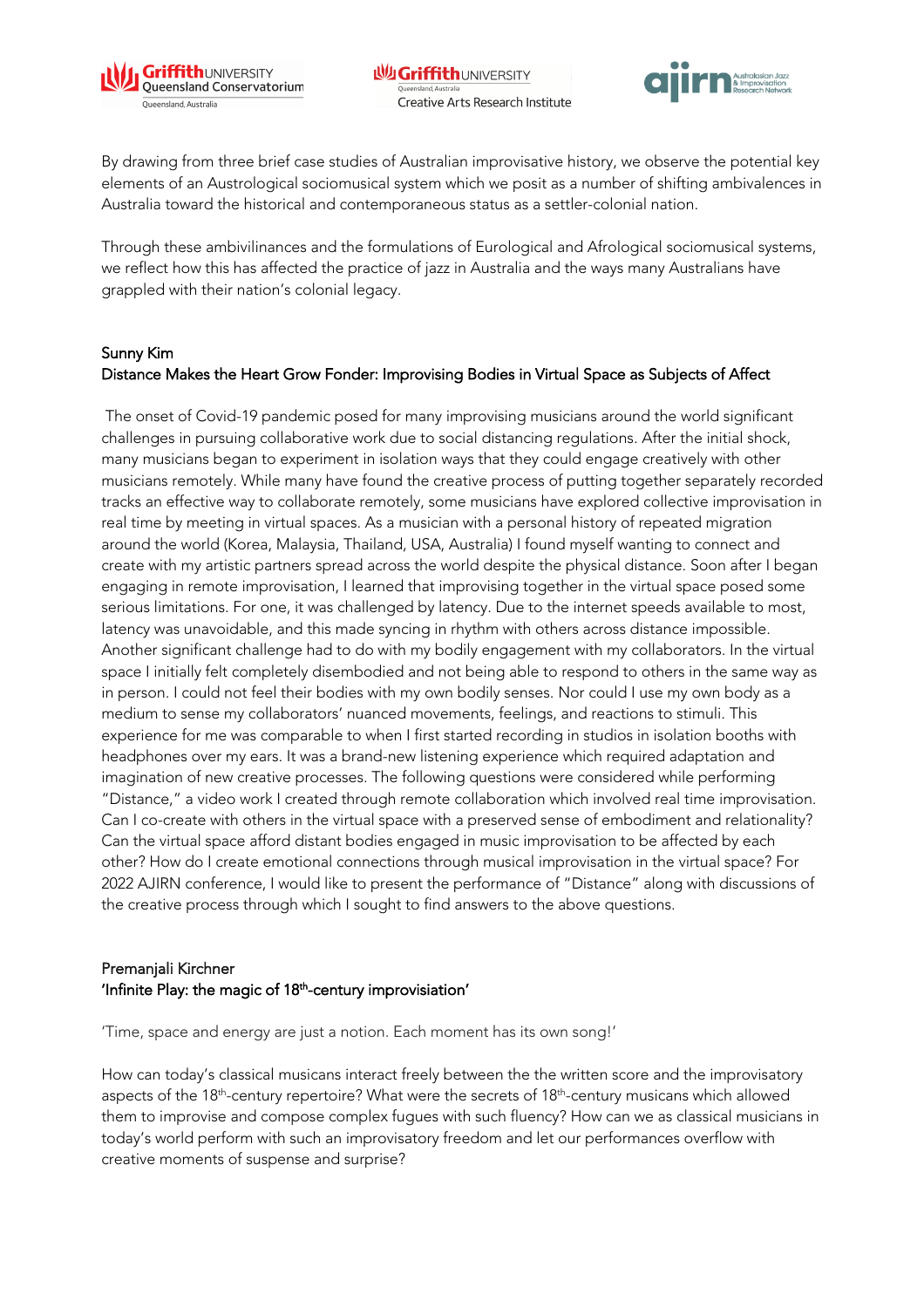



In this paper I would like to explore some of the secrets of 18<sup>th</sup>-century musicianship and how we can learn to improvise a sonata exposition according to these principles.

The way 18<sup>th</sup>-century musicians viewed music differs significantly from the approach music was taught over the last one hundred year. The use of Roman numeral analysis was a foreign concept to an 18<sup>th</sup>century musician as most musical practices were founded on recognising bass motions within a broader context of the musical line. Musical stock phrases, called schemas, were another important component of the 18th-century musical vocabulary including all sorts of sequences, cadential formulas and schemas labelled as Prinner, Romanseca, Monte and the like. An essential foundation of 18th-century musicianship skills was hexachordal Italian solfeggio.

In the light of all these essential musical components, I will conclude with the analysis of the exposition of Mozart's sonata in C major 'for beginners' KV 545. A wonderful example how we can learn to create our own improvised sonatas!

## Peter Knight Improvisation as Interlingua: The Australian Art Orchestra Creative Music Intensive

For 8 consecutive years the Australian Art Orchestra has convened its annual Creative Music Intensive (CMI), a 10-day residency that brings together musicians from a range of musical cultures and disciplines from around the world to explore musical ideas using improvisation as an 'interlingua'.

The CMI was conceived by Australian Art Orchestra AD Peter Knight and has been gradually shaped and refined to create a unique setting for musical exploration that has produced some notable collaborations and ongoing relationships. It has also become a source of musical ideas and energy that has driven the Orchestra influencing its entire approach to music making and programming.

In this paper, Peter Knight details the development of the CMI, the way his thinking and that of other long term faculty members has evolved, and the role improvisation has in the approaches to pedagogy employed in the Intensive. The paper also explores some of the music that has emerged from the engagement facilitated by the CMI, and how it relates to musical forms and traditions including jazz, contemporary classical, and intersections with musics from other cultures that are a part of the CMI including Korean traditions, and Wägilak song from Arnhem Land.

A short case study of an ensemble formed at the CMI around Sunny Kim (Korea), David and Daniel Wilfred (NT), Aviva Endean, and Peter Knight, called Hand to Earth, is offered as an illustration of the musical formations this unique initiative has produced.

### Peter Long

### Places of potential: the role and importance of environment in site-specific improvised performances

As potential sites for improvisation and creativity, site-specific performances are deeply informed by location, not only in terms of acoustics but also through performers direct interaction with the environment and how a performance is situated both spatially and temporally. This paper considers how environment and location are inextricably linked in the act of improvisation, in particular the perception of space and time for performers and audience alike.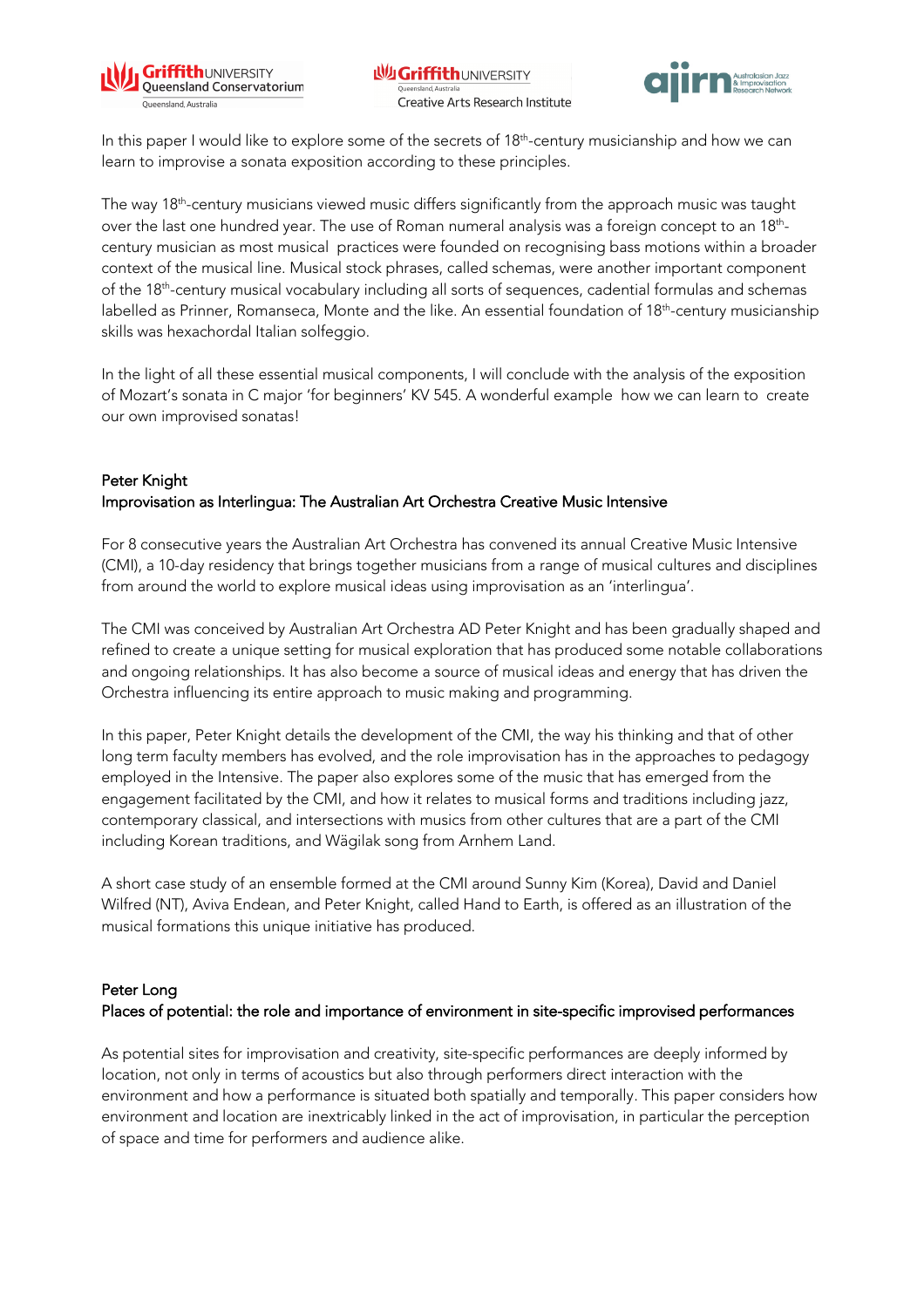

**WI Griffith UNIVERSITY** Queensland, Australi Creative Arts Research Institute



The site-specific performance piece States of Suspension, staged in the open-air courtyard of the Blue Mountains Cultural Centre in Katoomba in 2018, aimed to provide a threshold experience of spatiotemporal 'suspension' for both audience members and performers. By considering not only the venue's unusual acoustic properties but also the wider Blue Mountains environs as part of an aestheticised 'ecology' of sound and light, the work drew on naturally occurring elements in the landscape, and the time of year and day, to inform the final work. Employing ecological perception theories of James J. Gibson, as well as drawing on Japanese philosophy and Foucault's idea of alternate spaces or heterotopia, States of Suspension explored how not only how the performance of an improvised work is influenced by immediate surroundings, but also how this manifests creatively as a site of potential and becomes part of a wider ecology of sound and light. This paper details the creative processes employed in the creation of the work, insights derived from the performer's perspective and considerations for future performances as sites of potential for new and innovative site-specific works.

## Johannes Luebbers The conceptual place of improvisation in jazz: constitutive or regulative?

How important is improvisation when defining jazz? This question is much considered by those foolish enough to attempt such a definition – but perhaps it is the wrong question. In this presentation I contend that improvisation is not an essential quality of jazz, but rather a regulative concept, informing all aspects of jazz musical practice.

The conference theme 'space is the place' invites participants to consider where improvisation occurs, or where it might occur. Implicit in this invitation is the assumption that there should be space for improvisation in jazz, and jazz-adjacent, musical activity. The conference committee is in good company, as this assumption underpins much jazz discourse (Monson, 2009; Berliner, 2009; Bailey, 1992; Gioia, 2011; Giddins, 2000). However, attempts to position improvisation as an essential, constitutive feature of jazz may be met with opposition. Gridley et al. (1989) suggest that defining jazz through improvisation is not enough to distinguish it from other musical traditions and neglects music considered to be jazz that does not have improvised solos (p. 518). One oft cited example of jazz that does not include improvisation is Duke Ellington's Single Petal of a Rose (1959) – a closer listen, however, reveals something else. In addition to the original 1959 recording Ellington performed Single Petal of a Rose in a 1963 broadcast (Timner, 2000, p. 249) and comparing the two performances it is apparent that, though there is no improvised solo per se, there are improvised differences. Improvisation is so pervasive in jazz it manifests in examples intended to dispute its presence, highlighting its regulative function. By interrogating the underlying assumptions and regulative concepts shaping jazz-practice I hope to contribute to a deeper understanding of what we do and how we might continue to do it.

## Alistair Macaulay, Improvisational Space: Consistency, Contingency, and the Significance of Style

Musical improvisation challenges traditional notions of action because its spontaneity means that its success conditions cannot be specified in advance of its execution, resisting the top-down hierarchy supposed by analytic accounts of actors controlling an action. In other words, analytic accounts of agency over-emphasise individual control and do no explain how actions are informed by wider events. Conversely, on the other side of the philosophical divide, continental accounts of improvisation capture an improvised performance's connections and relays to wider events, but under-theorize an individual's contributions. The improvisor's actions are reduced to a series of impersonal, passive syntheses. While this captures how the event unfolds, it does nothing to explain the agency of the improvisor. Given both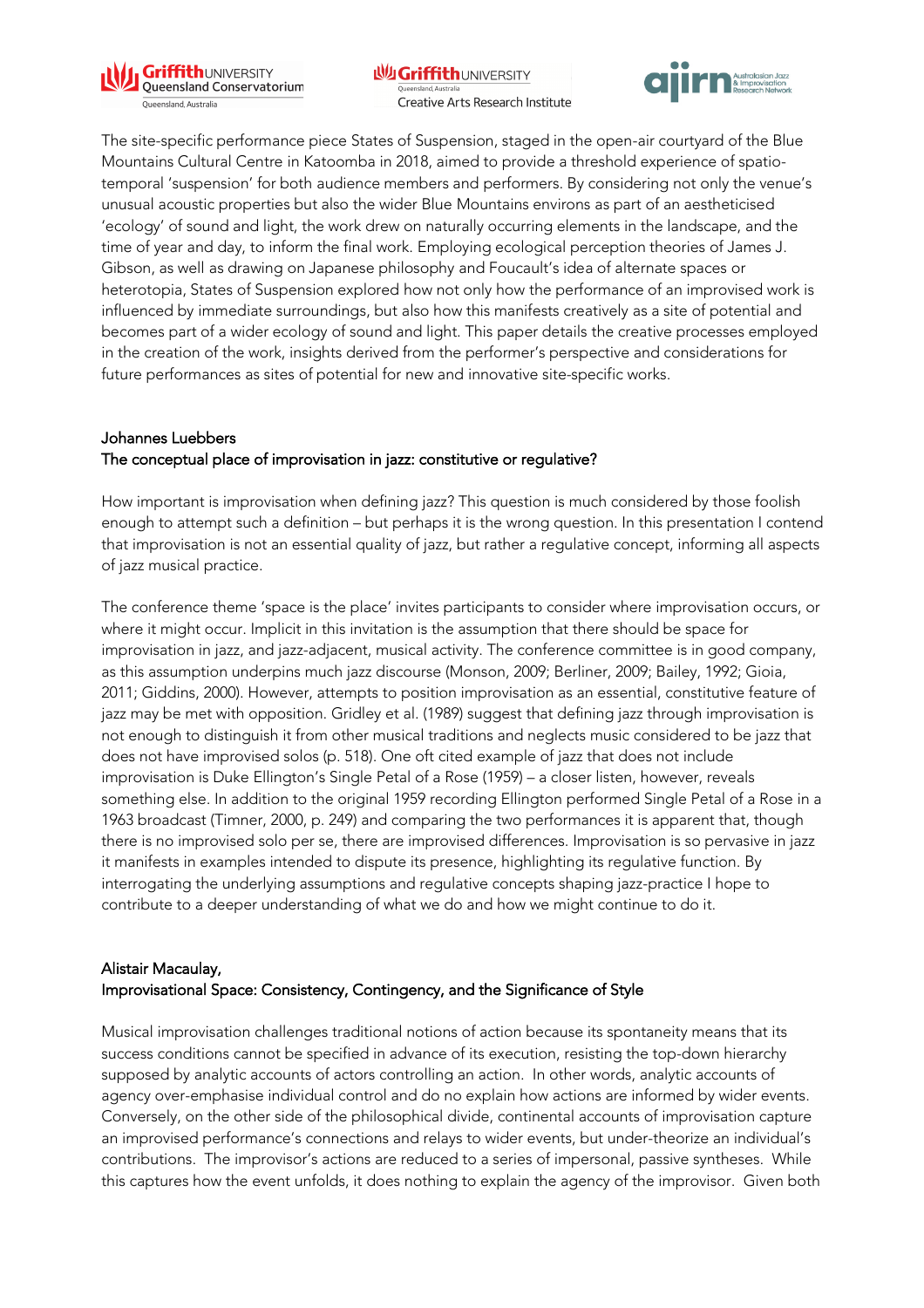



positions have their strengths, in my view, improvisation sits at the nexus between actions and wider events.

This paper proposes a notion of improvisational space to explain how an improvisor can claim a spontaneously-produced sound-organization as theirs, while preserving its transversal links to the wider situatedness of the action. Exploring the links between the Deleuzean concept of chaos germ and the Deleuzo-Guattarian concept of territorialization, we perceive what an improvisor is doing and what it means to intend something unforeseen. An improvisor corrals musical material conducive to their aesthetic tastes into an improvisational space, a mobile field of play that evolves alongside the sound organization performed, accounting for how they transform and are transformed by the demands of the action. I argue, much like Deleuze's painter, that an improvisor cleans a canvas and follows up on the matters of fact and points of disorder that emerge from their brushstrokes from which a signature is discerned. The paper concludes with a consideration of the difference between pianists and piano tuners to highlight the importance of style.

#### Una MacGlone

## 'Being safe means you can feel uncomfortable': A case study of how four female students conceptualised their learning space in an online, mixed-genre Higher Education improvisation course.

In music education contexts, improvisation is currently a rapidly evolving field across musical genres. In Higher Music Education (HME) in Europe, improvisation classes often include students from across different genres and courses. Accommodating students from different genre backgrounds (e.g., jazz, classical, traditional) presents pedagogical challenges in ensuring diverse students' needs are met; different genres have varying learning customs which influence how students view their own skills. In addition, there is scarce research investigating impact of gender on musical learning in improvisation. To address these issues, a recent qualitative study with four female students investigated their experiences of and views about an online free improvisation course they had participated in. Students were on classical, jazz, education and musical theatre courses. The research question was: how do female students understand their learning space in a mixed-genre online free improvisation module? Individual interviews and a focus group were held and subjected to thematic analysis. Two themes were identified: modes of participation and deep end. Results demonstrated that students were able to exercise agency and customise their own space on Zoom by using filters; backgrounds and choosing when to turn their camera on and off. They used the metaphor of being 'in at the deep end' but framed this positively, either as feeling safe to experiment musically or in overcoming feelings of discomfort, perceiving an increase in self-efficacy. Knowing more about students' perspectives and trajectories of participation can inform teachers' priorities for and the challenges of creating an optimal safe space for learning improvisation.

#### Ryan Martin

## Improvisation, Protest, Space, and Place: The Social Impacts of Cacerolazo During the 2001–2002 Argentine Financial Crisis

Abstract: Cacerolazo is a pot-banging protest used throughout the world, especially in Latin America. It uses improvised sound sources, mainly pots, pans, and other everyday implements, to create a variety of sounds conducive to protest. One of the most striking series of cacerolazo is during the 2001-2002 Argentine Financial Crisis. Many have discussed the impacts of the protests on Argentine politics, economics, and culture. In this paper, I will discuss the role that the improvisational features of cacerolazo played in these social impacts and how this was shaped by local spaces and places. I begin by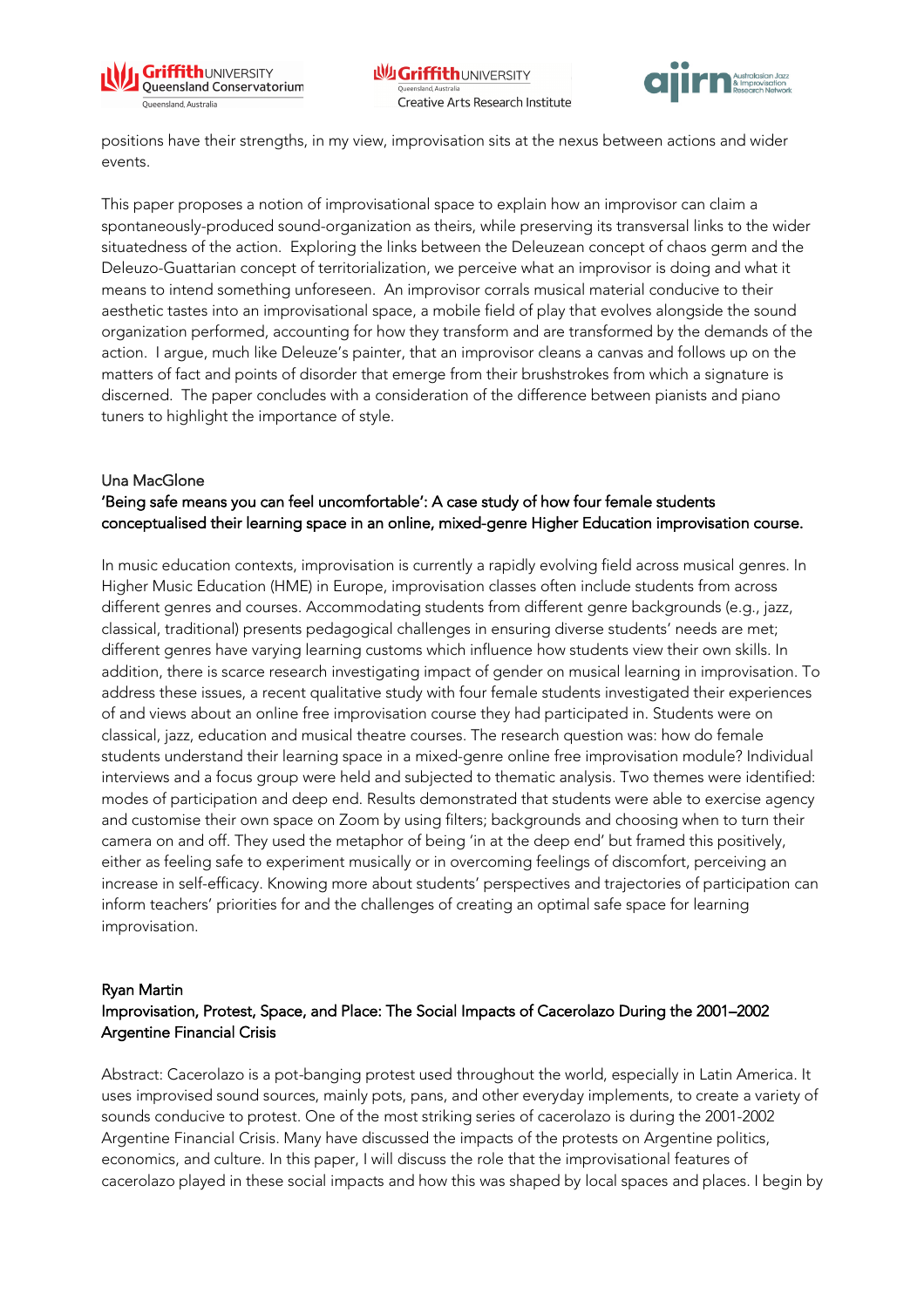

**WI Griffith UNIVERSITY** Queensland, Australi Creative Arts Research Institute



briefly outlining part of a theoretical framework for understanding improvisation's contribution to social impacts. This is followed by a brief introduction to the 2001-2002 Argentine Financial Crisis. From there I discuss three social impacts that cacerolazo contributed to and the role that improvisation, space, and place had in this. The specific social impacts I focus on are: the temporary empowerment of the Argentine people, impacts on community and identity, and the long-term impacts on political representation in much of the country. Such an analysis is useful for understanding the role of improvisation, space, and place for social change during the Argentine Crisis. However, it also contributes to our understanding of these three factors in musical protests from other contexts and for the social impacts of music generally.

#### Alistair McLean

### Playing Spaces: Physical environments as genesis for composition and improvisation

This presentation will examine how physical environments can provide not only inspiration, but specific musical materials for composition and improvisation. Building on learnings from previous site-specific works, different models for music creation will be demonstrated, drawing on spectral analysis, acoustics, field recordings, and the historical and cultural contexts of the sites. Three primary musical works will be examined, each proposing a method for site-responsive musical practice; doppler (Due West Festival 2019), demonstrating acoustic and historical musical materials, field mirror (City of Melbourne 2017), exploring the use of spectral analysis and field recordings, and one long train (2015 Arts Centre Melbourne), utilising impulse response technology to generate harmonic and melodic material. When considered together these works demonstrate a range of ways in which physical environments can influence and inform musical practice, and propose a future model in which multiple characteristics of an environment are considered and utilised in the creation of new work. In addition, this presentation will examine the differences and importance of works whose performance is integrally tied to one physical environment, and are therefore site-specific, and those that are site-responsive, informed by physical environments but able to be performed in alternate locations (including as recorded and digital works).

#### Gonçalo Moreira The experience of creating music through Focusing: Facilitating a virtual safe space across borders

How to promote a safe space for creative musical exploration of felt experience in a virtual environment? To address this question, this paper presents a qualitative case study that explores the experience of creating music through Focusing, a gentle body-based process that works directly with felt experience to foster creative expression and which has been rarely researched in the field of music. The participant is a male jazz guitarist from Portugal, presently residing in Denmark.

The methodology used was interpretative phenomenological analysis (IPA). Data were collected retrospectively through an online semi-structured interview immediately after an online Focusing session with an experienced facilitator from England, focused on exploring musical creativity with the guitar. The interview was then fully transcribed and analyzed.

Analysis established four main themes. The first theme describes the inner processes that developed in the continuous flow between intrapersonal and interpersonal spaces during the Focusing session. The second theme contrasts the degree of inner safety when creating music during the Focusing session and in other contexts. The third theme characterizes the various aspects of the facilitator's attitude that promoted self-acceptance and a deepening of the experience. Finally, the fourth theme evidences the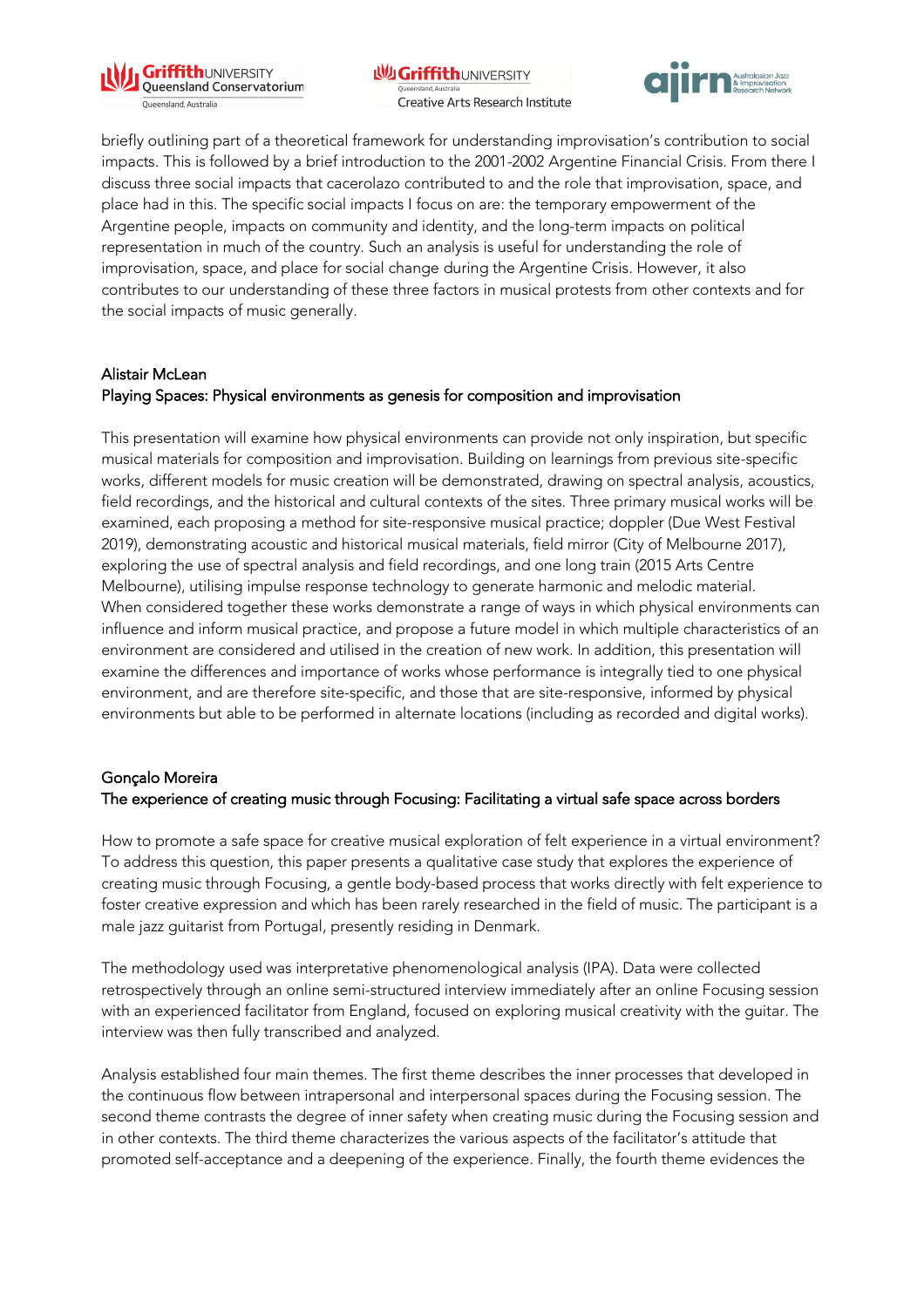



relationships between guitar visualization, difficult music school experiences, and a sense of selfprotection.

This study suggests that, for this participant, the Focusing session fostered a considerably safer and nonjudgmental space for creating music than his usual inner landscape, allowing him to explore music creation from a place of deeper connection with felt experience.

### Libby Myers Guiding Lights – meditations on improvisation and composition with music, film, lights and waves in Queensland

Guiding Lights is a composed and improvised work for guitar and projected film composed by Caleb College and performed by Libby Myers. Commissioned to reflect on musical identity from the performer's perspective, the composer drew on themes of place and home in relation to identity, taking inspiration from his own surroundings on Gubbi Gubbi country, Queensland's Sunshine Coast. The resulting work is a suite of seven movements in duet with video scenes that depict beacons, waves and landscapes along the Maroochy River at dusk. From the performer's perspective, the score is an object from which to interpret extant structures and meanings, as well as a departure point from which to improvise alongside the visual landscape and discover new terrains which constitute musical identity. Guiding Lights began as a collaboration which prompted exploration of new techniques and new systems for both composer and improvisor. Each of their experiments, musical and technological, rippled meditations on control and letting-go in performance and composition, genre-bound practices and respectfully playing with land. This presentation is in two parts: performance of a musical narrative inquiry exploring situated knowledges of genre and personhood through diffractive and divergent interpretation; and discussion that reflects on the compositional and improvisational processes involved.

### Miranda Park Entering the "Boy's Club": How women navigate the masculine spaces of tertiary jazz courses

This presentation examines the social and musical challenges that young women face within the maledominated spaces of Australian tertiary jazz courses. Recent reports have shown that jazz courses are no exception to the 'boy's club' culture of the broader jazz and improvisation sector (Hall & Burke 2020, 2022; Hope 2017). Systemic issues such as gender imbalances within student cohorts, a lack of women role models, and the masculinised standards and practices of jazz improvisation, create inequalities that put women at a disadvantage in an already competitive field of study. This investigation draws on qualitative data gathered from in-depth interviews with women-identifying jazz students, to examine how they recount their experiences of improvising within the masculine spaces of classrooms, rehearsals and jam sessions. Interviews also provide a detailed understanding of how women make sense of their marginalised positions, grapple with self-confidence and form their identities as improvisers in relation to the gender norms of jazz. This presentation also discusses how interviewees overcome these challenges by subverting traditional gender roles and adopting masculine personas and practices in order to claim space. The conclusion is that women are certainly disadvantaged by the masculinised learning environment of their jazz courses, but find opportunities to resist power hierarchies and redefine their positions within these spaces. The implications for tertiary institutions is the need to create safe and inclusive spaces where students of all gender identities can learn and develop as jazz musicians without discrimiation or marginalisation.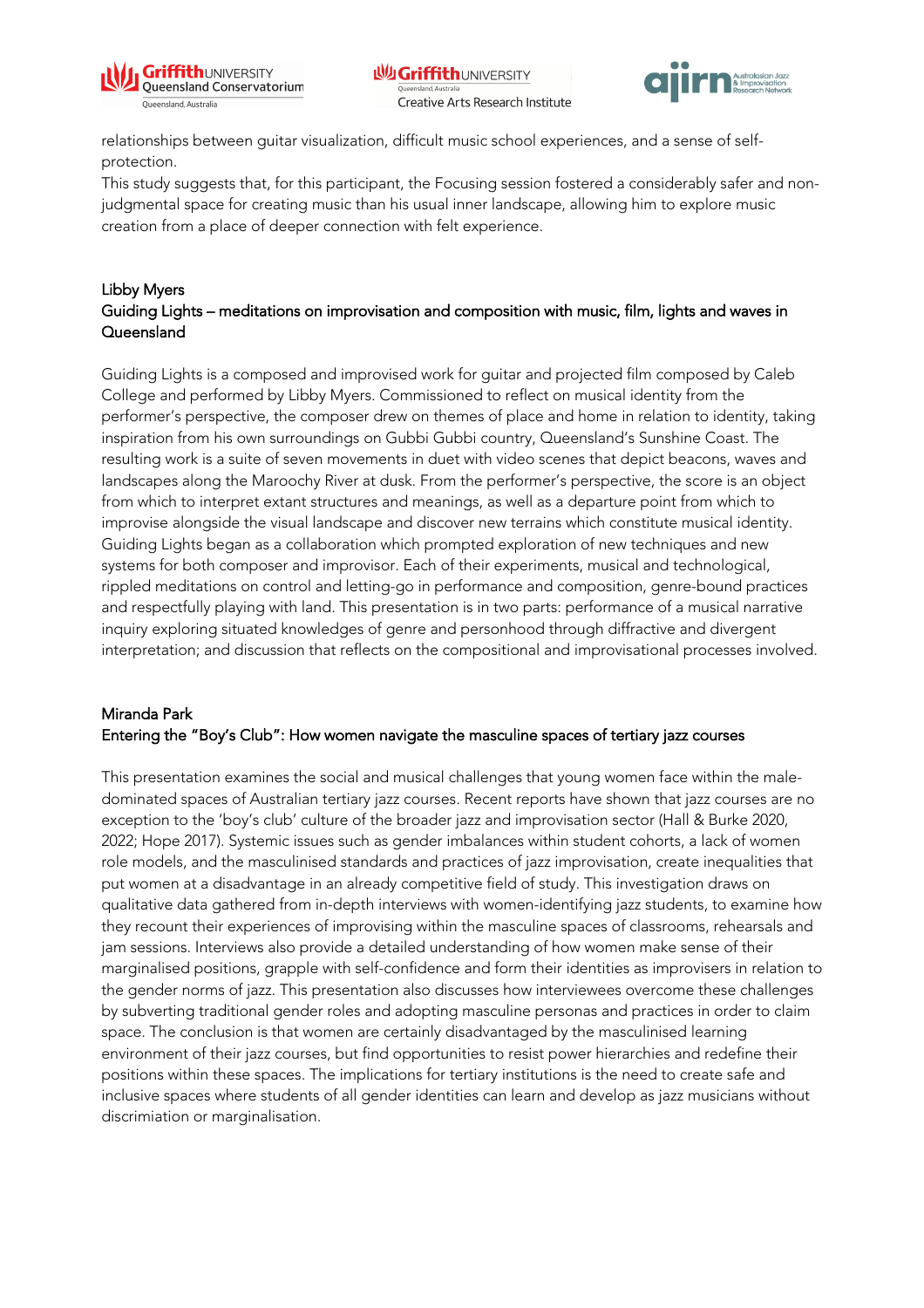



#### Benjamin Phipps

#### The Study of Australian Jazz and the Issue of Methodological Nationalism

Jazz in Australia has been the subject of scholarship predominantly from socio-historical perspectives or performance-based research. In both contexts, the music has been examined through the lens of the nation-state as the core category of identifying and defining musicians performing jazz in Australia, often terming it Australian jazz. This Australian jazz is seen by scholars to play a role in developing a modern nation-state and can be characterized by stereotypical Australian traits like larrikinism and mateship. These approaches ignore some of the discrepancies between identifying as a jazz musician and identifying the music Australian musicians make as Australian jazz. The nature of Australian history as characterized by the process of colonization, subjugation of Indigenous peoples and marginalisation of immigrants, and attempts at assimilation is at odds with the primarily cosmopolitan and socially resistant music of jazz. In this article, I suggest a revision of the narrative of jazz in Australia from one characterized by the role of the nation-state to one that can be increasingly understood as evidence of conceptions of identities—particularly musical ones—as reflecting a desire to articulate a more complex picture than the traditional Anglo-Australian stereotypes. I demonstrate that a social environment in which artists have sought to incorporate different cultures from around the world increasingly has characterized how jazz and jazz musicians are represented at home. This process reflects the complexity of attempts to assert multicultural identities in 1980s and 1990s Australian politics, which coincides with the publication of the first history of jazz in Australia. In this sense, jazz and music made by jazz-trained musicians in Australia can play a role in problematizing and pluralizing conceptions of identity in Australia. However, these are also at odds with notions of what it means to be Australian and suggest that the identities of musicians who play jazz in Australia reflect a range of cultural origins from other parts of the world, rather than a distinctively Australian one.

### Hannah Reardon-Smith and Sally Molloy Considering the place in which we find ourselves: Soundmaking and artmaking on stolen land

Consider: Whether you're a human being, an insect, a microbe, or a stone, this verse is true.

All that you touch You Change.

All that you Change Changes you.

The only lasting Truth Is Change.

God Is Change.

—Octavia E. Butler, Parable of the Sower (1993)

We start from where we are at. We find ourselves on "taken but never ceded" (Wright 2006) sovereign Indigenous land, claimed by the settler-colonial project of the nation state called australia. We find ourselves in white, migrant-settler, non-Indigenous bodies, here on Jagera and Turrbal Country. We find ourselves compelled to "stay with the trouble" (Haraway 2016) of the "sweaty concept" (Ahmed 2017) of this reality, to explore our complicity and our response-ability as artmakers in this place. We find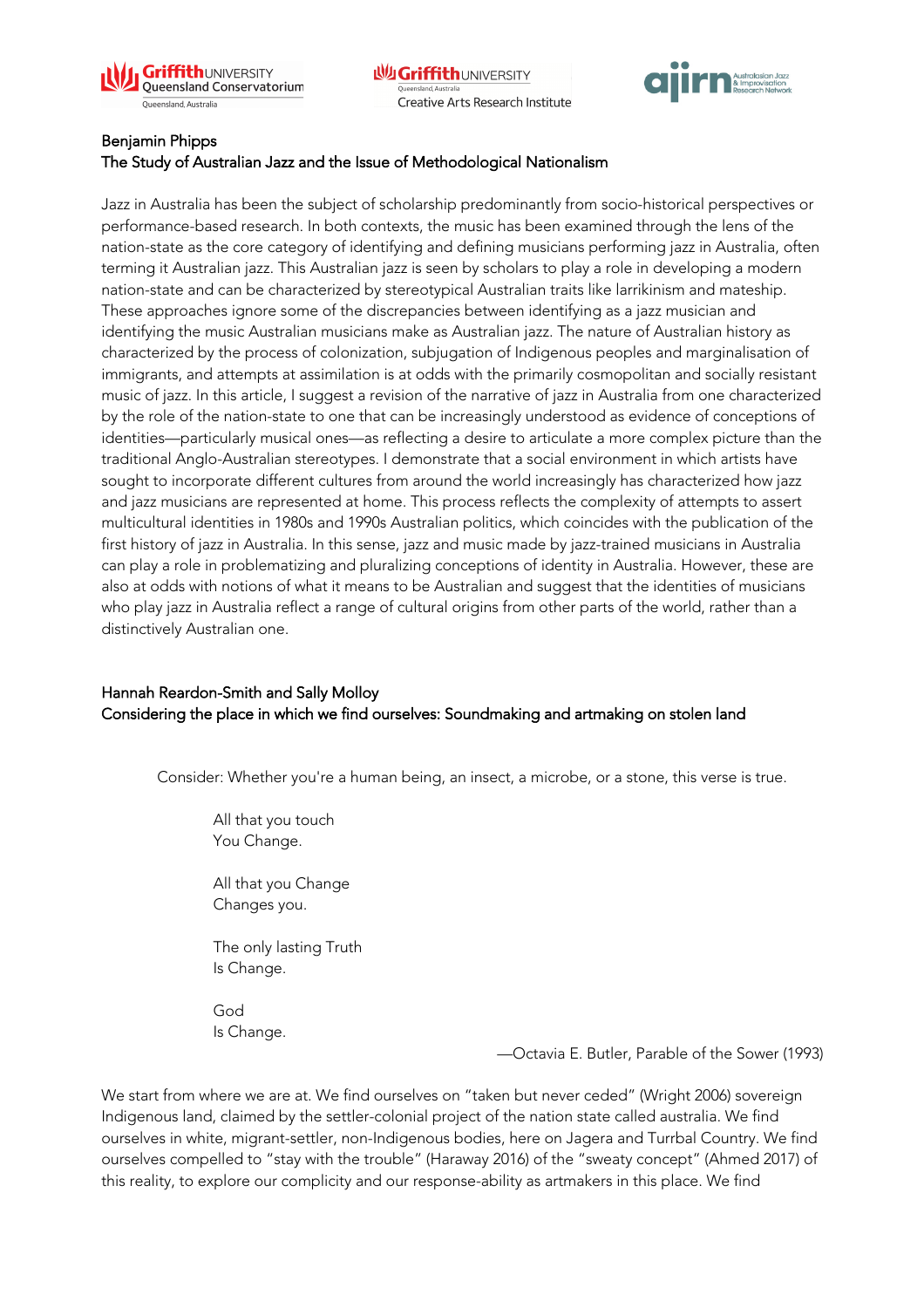

**WGriffithUNIVERSITY** Creative Arts Research Institute



ourselves in a tumultuous series of recent life experiences that involve doctoral completions, pandemic disruptions, new parenthood (and for a second time, a new newness), divorce and emergent public queerness, performances and exhibitions, gig cancellations, illness, wellness, disability, treatment, caregiving and care-receiving, new jobs, community commitments, and—still—soundmaking and artmaking in-company; soundmaking and artmaking as kinmaking.

In the months leading up to the AJIRN 5 Conference, musicker Hannah Reardon-Smith and visual artist Sally Molloy will dialogue through improvisations of sound, digital collage, and letter exchange to create an emergent brainstorming, a call-and-response jam of images and ideas of colonisation ongoing and being at home on stolen Country, that unfolds into a performance-dialogue presentation on-site

#### Daniel Rojas Spontaneous Composition: Embracing creative threads and autochthonous diasporas

For a composer-pianist as myself, the immediacy of improvisation appears to mediate the timeconsuming efforts associated with notated composition and the impulse to instantiate synchronously fashioned musical ideas. Any artistic rewards resulting from such immediacy, in my experience, result after considerable engagement with the technical and creative sources that inform my practice; and given the spontaneous conjuring of form inherent in my improvisation protocol, every performance summons the indubitable prospect of structural incoherence. An extemporised creation, somewhat ironically, demands extensive preparation to remain at liberty to invent within a performance space and avoid falling into predetermined tropes.

It is in this context that I propose a discussion of my rehearsal strategies that draw upon principals of classical composition, and the vocabulary of certain Latin American musical diasporas. These diasporas are intertwined with various levels of identity. One is race-related and acknowledged through Peruvian (and other) indigenous and mestizo musical practices. Another is associated with shared pan-Latinx sentiment where certain internationalised genre categories, such as salsa and tango, promulgate inclusive representative expressions. A further layer is articulated as a Western classical composer and pianist seeking to embrace and disseminate diverse creative intentions.

The lecture component of this presentation will discuss the interaction of the technical, cultural, and stylistic considerations in the preparation toward an improvised performance. The recital component will consist of one or two spontaneous creations on piano corresponding to the ideas presented in the lecture.

## Jodie Rottle The Performing Table

The significance of an everyday object is often associated with the context in which it is found or deemed functional. Critically rethinking the culturally accepted purpose of an everyday object can offer new avenues for artistic and musical exploration. In my music practice with everyday objects, I collaborate with nonhuman objects as informed by concepts of Object-Oriented Ontology (Harman, 2018) and Vital Materialism (Bennett, 2010) and companion thinking (Rottle & Reardon-Smith, 2021). In many of my original works, I reconsider the significance of tables and incorporate an otherwise functional piece of furniture as a creative improvisation element specific to location and context. Tables can take the form of altars, dining areas, desks, and workbenches; they can facilitate congregation in playing games,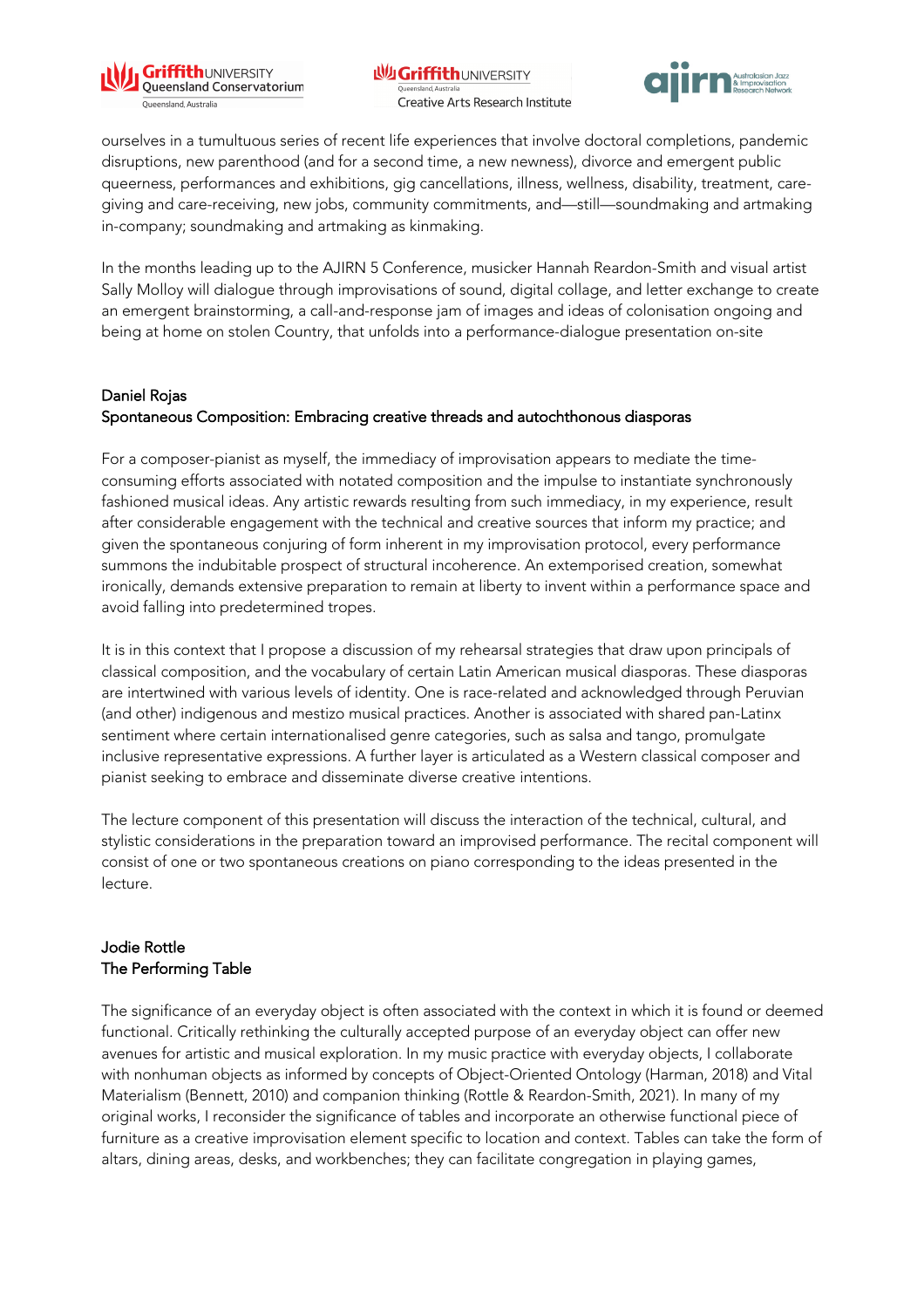



negotiation, and commerce. Tables can be a designed object with special significance; made of materials suited for specific conditions; and be significant to location.

Judy Chicago's The Dinner Party (1974-79), for example, positions the table as a symbol of feminist representation, making a statement on both the functionality and the political significance of such a common object. In performance-based art forms, tables appear as functional objects in the percussive arts and as props in theatre. In a creative and improvisatory music practice, how might a table transcend from furniture object into a collaborative nonhuman object, and what significance might the table bring to new artistic work? How might the specifications, physical location, and dimensions of a table inform musical improvisation with everyday objects? Through the lens of my own artistic work as a composer, performer, and improviser, I investigate the significance of the table in my music practice and how including one in my work may influence a musical outcome. The tabletop becomes a stage specific to its physical location. I present five of my own compositions as case studies, and through Artistic Research I reflect on how a table presents a new site where soundings with the nonhuman can become possible.

### Jodie Rottle, Hannah Reardon-Smith, Matt Hsu Companion-musicking with It's Science And Feelings

We understand that our thinking and creating is always in company. Our trio It's Science And Feelings is somewhere between a band, a thought experiment, a soothing offering of explanation in emotional upheaval, and a playful interaction between soundmaking friends. By musicking with one another, we situate ourselves amongst an entangled web of our local communities and immediate environment; our human, nonhuman, and more-than-human co-creators. It is in recognising these external and internal influences that we become companions.

Companionship implies with: in this performance-lecture, we explore how companions are vital to our improvisatory music practices by considering the extensive breadth of co-creative relationships in which we are musicking. Together, we fold our perspectives and experiences into an ongoing soundmaking improvisation that accompanies and responds to the words of each presenter, who in turn responds and entangles with the emergent sounds. As companion-thinkers and companion-musickers, we analyse, consider, and enact the processes of making music with beyond-human entities.

#### Benjamin Shannon Introduction to Conduction: Exploring the cross-section of improvised and non-improvised sound through spontaneous composition

The purpose of this workshop is to explore the methods of Anthony Braxton and Lawrence 'Butch' Morris work and research in relation to the art of Conduction. Conduction is the practice of conveying and interpreting a lexicon of directives to modify or construct sonic arrangement or composition; a structurecontent exchange between composer/ conductor /instrumentalist that provides immediate possibilities to alter or initiate harmony, melody, rhythm, tempo, progression, articulation, phrasing or form by manipulating pitch, dynamics, timbre, duration and order in real-time.

I will present a short workshop on The Art of Conduction. During my time participating in the Banff International Jazz Program in 2018 I was fortunate enough to learn The Art of Conduction from Tyshawn Sorey. This process is all inclusive and inviting. Creatives of any discipline/background/ experience/genre are encouraged and invited to attend and take part. The session will include a workshop on introductory Conduction concepts, a short performance and a Q & A session.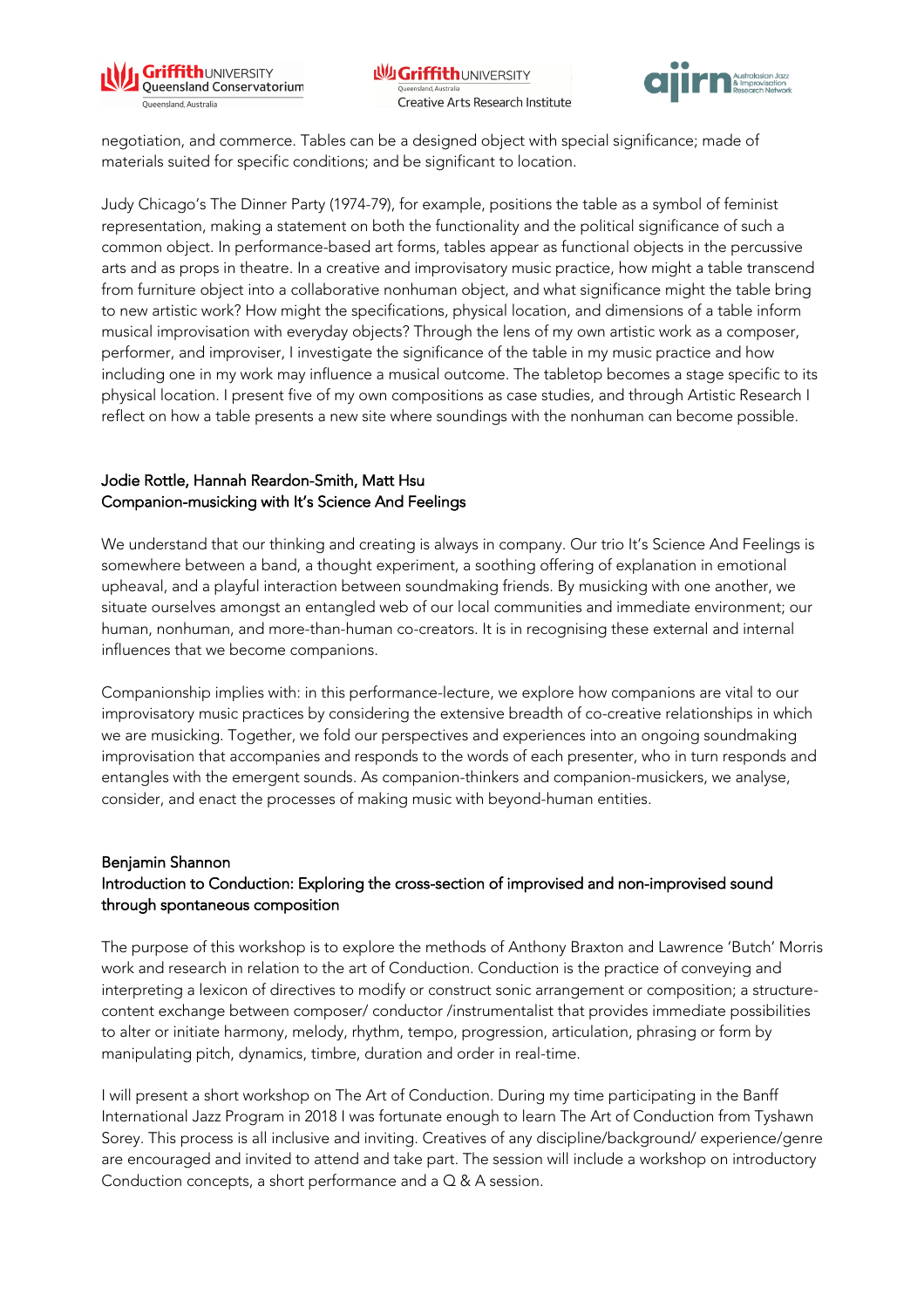



This session draws on my experiences from the last five years with the Brisbane Conduction Orchestra featuring over 300+ hours of documented rehearsals, countless performances, workshops and recordings with over 70 different creative practitioners.

## Tripataka (Adrian Sherriff, Jonathan Dimond, Adam King) Translocalisation of Musical Identity Through Intercultural Hydridisation

The translocalisation of individual artistic practice naturally arises from the multiplicity of channels available for the global transmission of contemporary musical traditions. The musical ensemble Tripataka, finds particular inspiration in the music of North and South India, Bali, Brazil and Cuba. Having received training in these musical forms and also in Western forms including Jazz and European classical music, the ensemble aspires to complement each member's voice through the breadth of the band's consolidated experience and instrumental resources, to create a translocalised compositional and improvisational practice. This artistic practice is situated within a global network and community of practitioners which transcend traditional national and cultural boundaries.

Tripitaka's artistic research in intercultural hydridisation has led to the development of new creative perspectives in which the performers consciously navigate the musical features of a given performance to shape their contributions through salient aspects of their various musical languages. Their methodology of hybridisation has been refined in the development of a shared musical language across almost a decade of ensemble research. The outcome of this research is a multilingual tongue whose utterances explore points of commonality to celebrate differences between genre, style, time and place.

This presentation will involve the performance of a large-form composition which will feature predetermined approaches to the hybridisation of specific techniques and tropes from several of the musical traditions which inform the ensemble's practice. The performance will be accompanied by a reflection on the artistic research process, identification of significant contributing artistic elements and appraisal of the outcome.

### Graham Stoney Embodiment in Jazz Improvisation

Highly skilled improvisation is a fundamental and widely recognised feature of jazz performance. Embodied cognition researchers and philosophers use jazz improvisation as a case study of how complex skills are acquired, demonstrating the limitations of purely cognitive behavioural process models. However, they disagree about whether a jazz performer is "thinking" when they are improvising. I argue that the thinking involved utilises an array of concurrent processes embodying learned skills most of which operate below the improviser's conscious awareness. Support for this view is drawn from a wide range of disciplines including Freud's concept of the unconscious, Dreyfus's model of skill acquisition, Iyer's observations on embodied cognition, Torrance and Schumann's lessons for cognitive science, Brooks' artificial intelligence subsumption architecture, Csikszentmihalyi's notion of "flow", Gioia's reflections on primitivism in jazz, Lorca's theory of the Duende, and accounts of great jazz performers including Miles Davis, Thelonious Monk and Herbie Hancock. This holistic and neurobiologically accurate approach helps resolve the debate while also offering jazz musicians practical advice on how to improve their playing.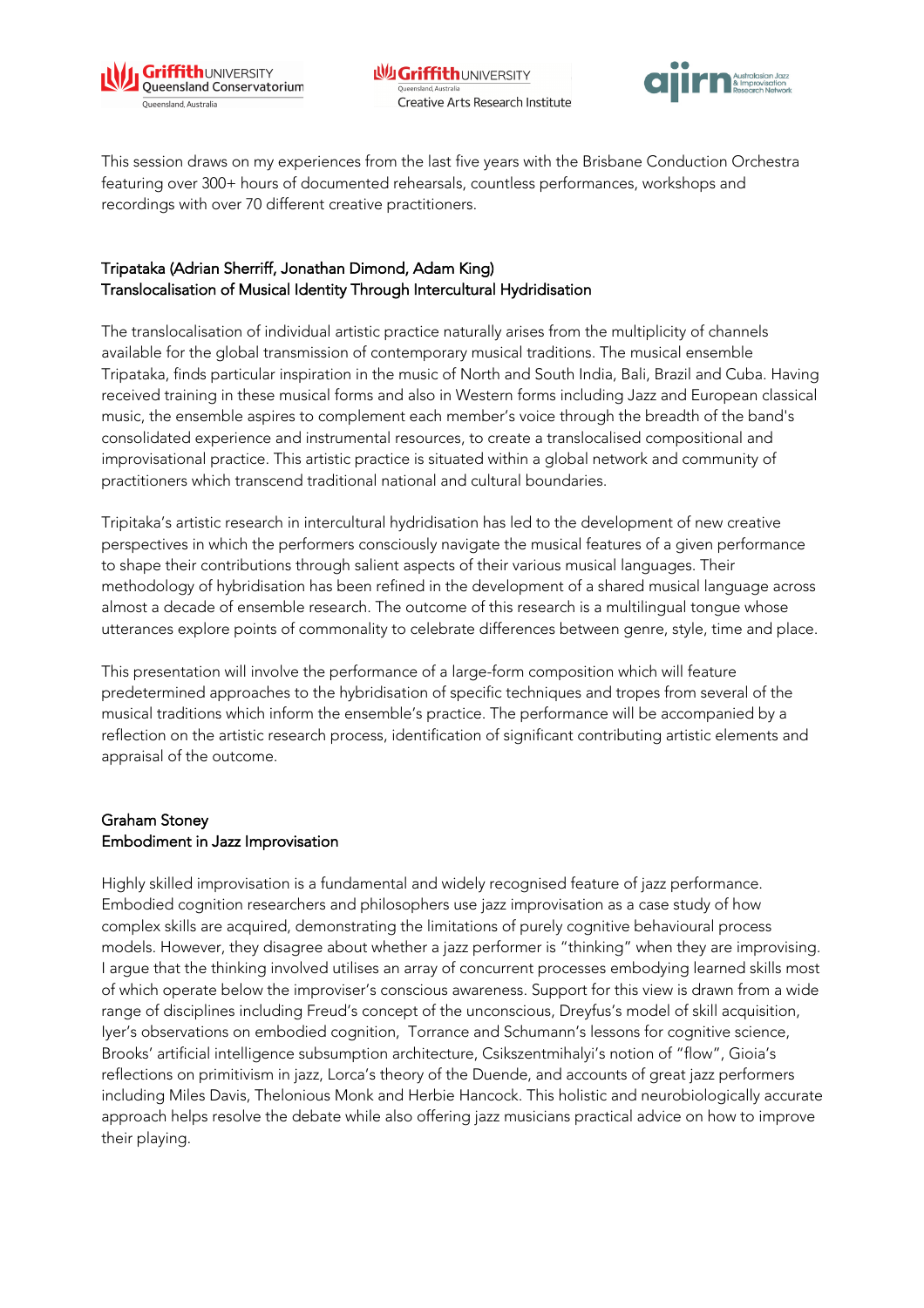



### Chris Stover

### George Russell's 'gap': broke-ness, music theory, and the Black radical tradition

A sticking point for many musicians who seek to understand African-American composer/theorist George Russell's highly influential but dauntingly complex Lydian Chromatic Concept of Tonal Organization (LCCTO) is a conspicuous 'gap' in its underlying formal structure. Russell's basic explanatory model begins with a seven-note 'ladder' of concatenated perfect fifths, for example starting on C: C–G–D–A–E–B–F#, which is easily recognizable as an ordering of the Lydian scale. Those fifths are crucial; for Russell any tone's functional identity is subsumed under the 'tonal gravity' of that a perfect fifth below, with important temporal and spatial implications. The Lydian scale is the starting place for the LCCTO; described as the '7-tone order' of the latter, of which there are also 8-, 9-, 10-, 11-, and 12 tone orders. Between the 7- and 8-tone orders, however, a gap occurs; for esoteric reasons explained somewhat elliptically in the text, Russell skips a fifth (in this case C#) and proceeds to G#, then picking up with the ladder of fifths for the next few iterations. In this talk I will consider the gap between the 7- and 8-tone order as a productive space for radical Black expression, following recent work by Fred Moten on the 'break', Saidiya Hartman on the 'cut', and Nathaniel Mackey on 'broken claims to connection', as well as Russell's own explanations via affinities with existing musical practice. Russell's 'gap' in this reading dislocates the otherwise formalist precision of a closed system, inaugurating a spatial-temporal torsion for radical Black expression to operate.

### Vanessa Tomlinson, Jim Denley, Hannah Reardon-Smith, Jon Rose, Sonja Hollowell Site-specific performance practices: with, on and in place

In this session 5 of Australia's leading improvisers come together to talk and play. In the first instance, this proposal is to hear about the individual practices of Jim Denley (University of Sydney), Jon Rose (Alice Springs), Dr Hannah Reardon-Smith (Macquarie University), Sonja Hollowell (Dharawal/Inuit) and Prof Vanessa Tomlinson (Griffith University) as they relate to improvising with, on and in place. The entire talk will be accompanied by the guests themselves, changing roles of lead speaker and co-creators of the environment. This tumbling methodology is akin to the cyclical nature of improvisation and of being/playing in environments, as they reveal changing energies, light, densities, and proximities. All 5 artists are leaders in their own right, having developed site-specific practices and an approach to listening that connects to place, histories, temporal shifts and multi-sensorial awareness. This will be the first time they have come together to collaborate, so the performative/talk will be an exemplar of the process of attentive listening.

Drawing on what Joseph Browning calls sound and listening as undecidable (non-)relation, the experiences of performing in place offers both experiences in listening/observing, and of being listened to. This relational embodied engagement is essentially opening reciprocity; opening the in-between space, to find out. While this approach may lead to particular knowledge like the call of a new species, it is more likely to arouse in the human the general expansion of how we listen and engage as an improviser. Of course we can mimic, extemporise and transform a sound that we may interpret as a phrase, a song, or a sound event. But equally we offer our sounds into the entangled soundscape, paying attention in the silence, and actively listening in to responses. Creating a sense of being-with as we alter our soundmaking palette, and sense-making capacities.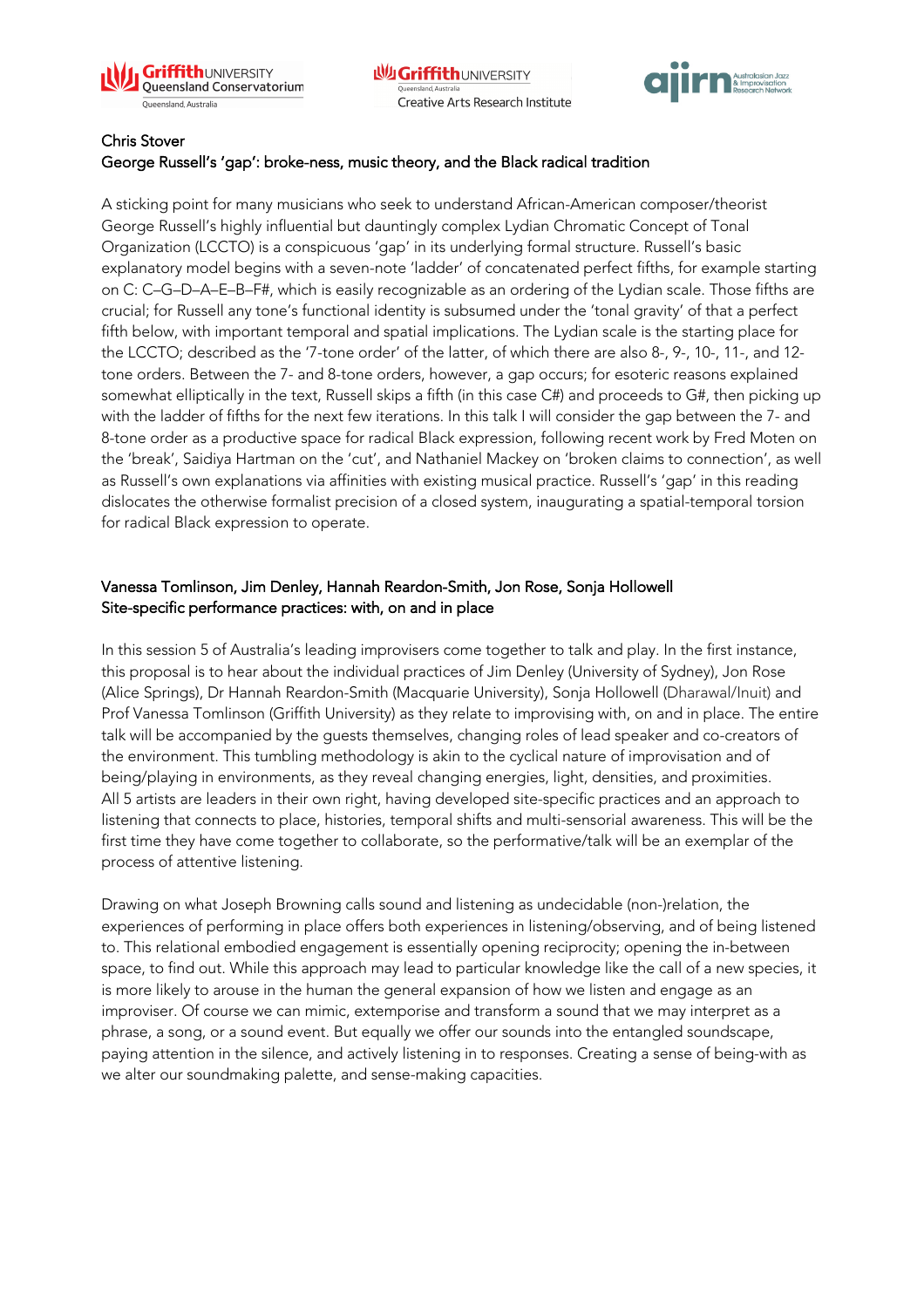



### Dave Wilson

#### 'It's Time for Jazz': Locality in the Space of the International Jazz Festival

International jazz festivals often promote jazz musicians and groups from hubs of jazz activity, such as New York City, London, or Los Angeles. But they also have enormous impact on the jazz scenes in the cities where they take place as festivals negotiate relationships with local scenes, musicians, and venues that can range from mutually supportive to contentious. In this paper, I draw on my ethnographic participation and performance in the Skopje Jazz Festival (SJF), which takes place annually in Skopje, North Macedonia. Running since the early 1980s, SJF has established itself as a prominent event on the European jazz festival circuit. I discuss several iterations of the festival, focusing on the 2018 iteration, which featured Toni Kitanovski, a Macedonian guitarist and director of one of two university jazz performance programs in the country, as one of the headliners, as well as an exhibit of African art on loan from the Museum of African Art in Belgrade. Through the lens of political economy, I analyze the effects of the festival as it engages with venues, public funding apparatuses, musicians, and audiences. By situating SJF, and all international jazz festivals, as nestled within regional networks of festivals with their own aesthetic and economic structures, I demonstrate how local production of jazz and related music is powerfully shaped by regional geopolitical notions of the embeddedness of jazz and race, and by how class-based identities are intertwined with cultural politics and hierarchies of musical style.

#### Umar Zakaria Developing a Malay Jazz Practice in Aotearoa New Zealand

The improvisatory and intertextual nature of jazz today allows artists to reference and represent a wide range of musical sounds and ideas from a diversity of sources. There is a growing interest in new styles of jazz performance that adapt sounds and ideas from traditional, folkloric, or otherwise 'local' sources, which is apparent in the work of several high-profile touring artists as well as numerous artists in various local scenes. This interest may be further motivated by the concerns of nationalist, indigenous, or minority cultural representations. In this paper, I discuss my development of a 'Malay Jazz Practice' through adapting elements of Malay music into my existing jazz practice with an emphasis on Singaporean sources. This paper focuses on the Indigenous Malay community of Singapore and the methodological challenges I have faced in my ethnographic and practice-based research towards a Malay Jazz Practice. The power of high-speed internet communication, a blessing and a necessity during the COVID-19 pandemic, can allow 'local' knowledge to be sought and/or transmitted across any geographical distance. Informed by local Singaporean practitioners of Malay music, my ethnographic investigations into their practices intertwine with practice-based iterative processes occurring 'locally' in my Wellington-based jazz practice. I consider the implications of my own identity as a Singapore-born Malay New Zealander as I navigate questions of musical and cultural practice while participating in Malay and jazz communities across these multiple localities.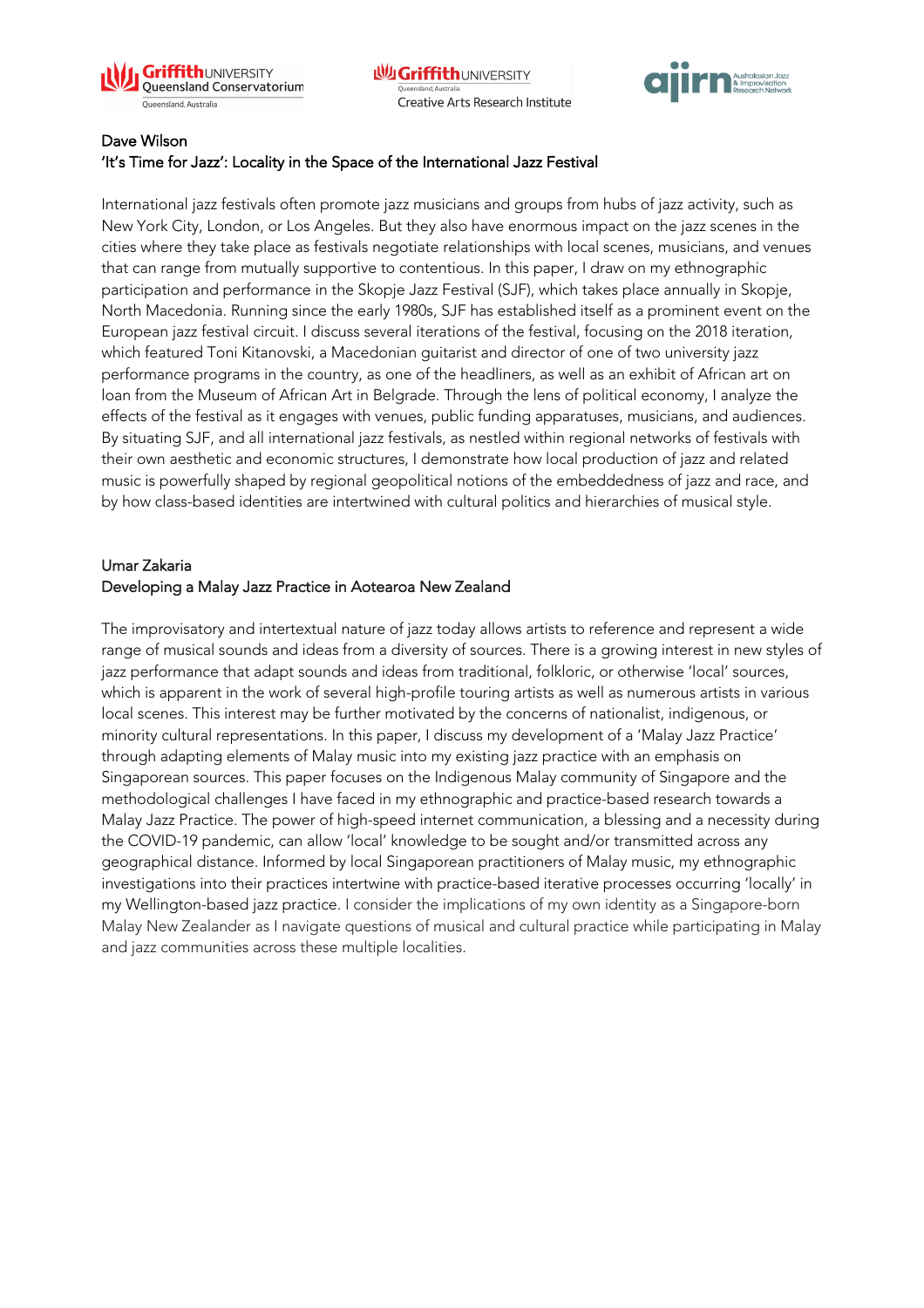



#### Participant bios

Cisco Bradley is associate professor of history at the Pratt Institute in New York City. He is the author of Universal Tonality: The Life and Music of William Parker (Duke University Press, 2021) and The Williamsburg Avant-Garde: Experimental Music and Sound on the Brooklyn Waterfront (Duke University Press, expected 2023). He is also the founder and editor of www.jazzrightnow.com.

Robert Burke (Associate Professor, Monash University) is an Australian improvising musician and composer. Books include: Perspectives on Artistic Research in Music and Experimentation in Jazz: Idea Chasing, Routledge. His research focuses on jazz and improvisational processes investigating phenomenology of musical interaction, experimentation, identity, agency and gender studies.

Kate Cantrell (University of Southern Queensland) is an award-winning writer, editor, and teacher working at the intersection of creative writing, mobility studies, and social justice. Her research specialisation is contemporary accounts of wandering and narrative representations of illness, immobility, and displacement. She writes regularly for The Conversation and Times Higher Education.

Tim Clarkson teaches in the jazz performance and musicology departments of the Sydney Conservatorium of Music. He is a jazz saxophonist, composer, bandleader residing in Sydney, soon to begin his final year of DMA candidature at the Sydney Conservatorium. His research explores theory and practise of tonal transformation and superimposition in modern jazz improvisation, and performer agency in group creative processes.

Christopher Coady is the Sydney Conservatorium of Music's Associate Dean of Research Education. He is the author of John Lewis and the Challenge of "Real" Black Music (University of Michigan Press) and a range of articles on historic and contemporary jazz practice, music research training, and African American art music history. Dr Coady convenes the Australasian Jazz and Improvisation Research Network's mentoring program.

Sandy Evans is an internationally renowned saxophonist, composer, music researcher, and teacher with a passion for improvisation and new music. She has played with and written for some of the most important groups in Australian jazz since the early 1980s and has toured extensively in Australia, Europe, Canada and Asia. She leads the Sandy Evans Trio and Sextet, and co-led GEST8 and Clarion Fracture Zone, and is a member of Mara!, The catholics, Ten Part Invention and austraLYSIS. She regularly collaborates with koto virtuoso Satsuki Odamura. Her group Women and Children First was a groundbreaking ensemble during the 1980s, and she has performed with many leading jazz and improvising musicians including the Australian Art Orchestra (AAO), Indra Lesmana, Andrea Keller, Paul Grabowsky, Silke Eberhard, Ingrid Jensen, Judy Bailey, Andrew Robson, Lloyd Swanson, Ben Walsh's Orkestra of the Underground, SNAP, Han Bennink and Terri Lyne Carrington. Sandy has a keen interest in Indian classical music and collaborates regularly with Sarangan Sriranganathan, Bobby Singh, Guru Kaaraikkudi Mani and Sruthi Laya. Sandy is a Lecturer in Music at UNSW. She is currently part of a team under the leadership of Roger Dean (WSU) conducting ARC-funded research to map and enhance Australian musical improvisation as a creative industry. She has been awarded an Australia Council Fellowship, a Churchill Fellowship, an OAM, and many other awards. Sandy has a PhD from Macquarie University. As an advocate for gender diversity in jazz, Sandy inaugurated the Jazz Improvisation Course for Young Women run annually by the Sydney Improvised Music Association, and is founding director of the Jann Rutherford Memorial Award, an initiative to support young female jazz musicians.

Melissa Forbes (University of Southern Queensland) is a singing practitioner-researcher with a background in jazz and vocal improvisation. Her research explores the intersections of singing,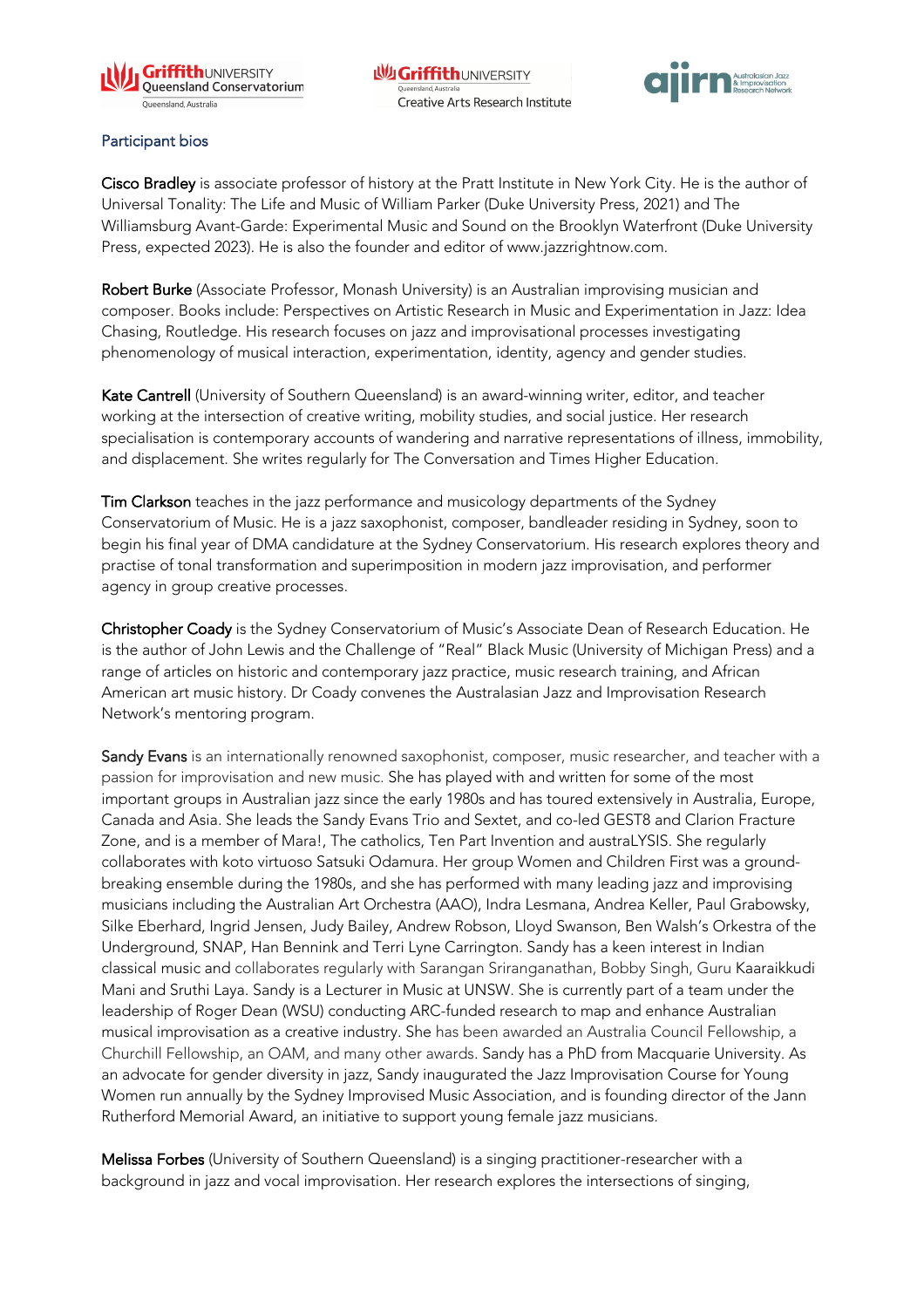



community, performance, improvisation, health, and wellbeing. Her professional performance and pedagogical practices inform her work as the facilitator for a singing group for people with Parkinson's.

Joseph Franklin is a bassist, composer, and educator from working-class regional Victoria, currently based in Narrm/Melbourne. His work draws on post-human and ecologically informed understandings of historical and contemporary creative practice, and spans improvised, notated, experimental and sound art.

Erik Griswold is a composer and pianist working in contemporary classical, improvised, and experimental forms. Particular interests include prepared piano, percussion, environmental music, and music of Sichuan province. He has received three APRA AMCOS Art Music Awards, two Green Room Awards and an Aria Award Nomination.

Dan Hirsch is an PhD candidate at The Queensland Conservatorium, Griffith University. His PhD research focuses on exploring the connections and relationship between jazz culture and high-school pedagogy. Dan has completed a Bachelor of Music with First Class Honours and a Graduate Diploma of Secondary Education. He is a Brisbane/Meanjin based high-school teacher and jazz musician.

Chieh Huang's multi-faceted career has distinguished her from the rest of the percussion scene. Her expertise is working with various percussion instruments and manipulating its unique sounds into composition. Currently, she is pursuing her Ph.D. in Integrated Composition, Improvisation, and Technology at the University of California, Irvine where she received a UC Irvine Diversity Recruitment Fellowship.

Bruce Johnson is honorary professor in a range of disciplines including Music, Cultural History and Communications at universities in Australia and Europe. He is co-founder of the Australian Jazz Archives, government advisor on arts policy, author/editor of over a dozen books, mainly on jazz, and is an active jazz musician.

Lee Jones is a UK jazz guitarist, composer and early career researcher. He is currently lecturer in music at Hereford College of Arts and has released six solo albums, featured in The Observer, London Evening Standard, Jazzwise and Jazz FM radio. He completed his PhD at University of Salford, 2019.

Jasna Jovićević earned a BA in Jazz Saxophone from Franz List Music Academy-Budapest, an MA in Music Composition from York University-Toronto, and currently enrolled in the PhD in Art Theory program at Singidunum University-Belgrade. She is an active international performer, composer and artistic researcher, released six solo albums, teaches music and yoga, and propagate the feminist music initiatives.

Brent Keogh is a lecturer in Music and Sound Design at the University of Technology Sydney. He is a composer and performer on the Arabic oud, mandola and mandolin.

Sunny Kim is a South Korean-born vocalist, improviser, composer, and educator. Drawing from her life journey as a global nomad–Seoul, Kuala Lumpur, Bangkok, Denver, Boston, New York, and now Melbourne–her artistic practice seeks to find meaningful connections to people, culture, and place through a dedication to self-discovery, deep listening, and collaboration. A two-time winner of Jazz People's Magazine's Reader's Poll Awards in the Best Vocalist category (2012-13) and the recipient of the LIG Artist grant (2011), Sunny Kim has released five albums as a leader, three of which have been nominated for the Korean Music Awards in the Best Jazz Record category. Sunny has received grants and commissions including Korea Arts Council grants (2011, 2012) to create interdisciplinary works and has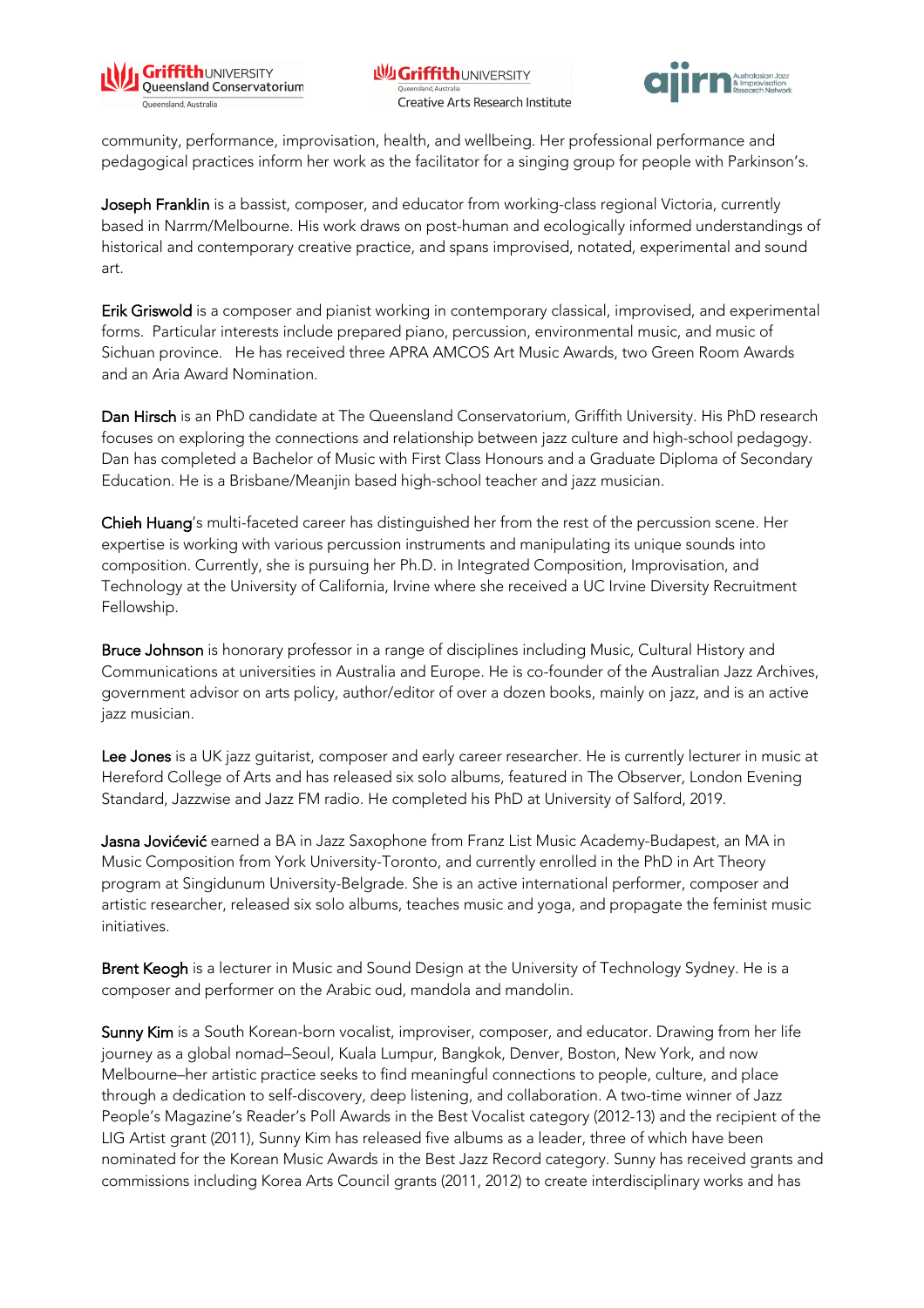



collaborated with numerous musicians, dancers, poets, and visual artists across the globe. In 2020, Sunny was invited by the Australian Music Centre to the Peggy Glanville-Hicks Address. Sunny lectures at the University of Melbourne in Jazz and Improvisation.

Petra Premanjali Kirchner is a pianist, improviser and music researcher whose artistic practice is influenced by a synthesis of western and eastern classical music and artforms. Inspired by various improvising musical cultures Premanjali initiated the project 'Infinite Play' with the goal of exploring 18<sup>th</sup>century historical improvisation investigated within the Doctor of Musical Arts program at the Queensland conservatorium.

As Artistic Director of one of Australia's leading ensembles, the Australian Art Orchestra, Peter Knight has emerged as a significant international force in contemporary music, initiating commissions, collaborations, and performances with a diverse range of artists including recently Anthony Braxton (USA), Nicole Lizée (Canada), Daniel Wilfred (Arnhem Land), Senyawa (Indonesia), and Alvin Lucier (USA). Peter has won numerous accolades including the Albert H. Maggs Composition Prize, AMC Art Music awards, Bell Jazz, Green Room, and ARIA awards, along with an Australia Council Music Fellowship (2013). He holds a doctorate from Queensland Conservatorium and was named its Alumnus of the Year in 2013.

Peter Long is a musician, composer and educator from the Blue Mountains, NSW. His doctoral research at Western Sydney University investigates the experience of spatio-temporal suspension in popular music and imagery. Peter has taught performance and screen composition at WSU and presented at conferences in Spain, New Zealand and Australia.

Alistair Macaulay is a piano tuner and PhD candidate at Deakin University in Melbourne. His research investigates the intersection of the philosophy of Deleuze and Deleuze and Guattari, music, and philosophy of action.

Una MacGlone is a British Academy Postdoctoral Researcher at the Reid School of Music, Edinburgh University. She has research interests in improvisation, pedagogy and social and wellbeing effects of creative music-making. She co-edited Expanding the Space for Improvisation Pedagogy (2019), published by Routledge. Her research uses person-centred and mixed-methods approaches to develop understandings of creativity and interdisciplinary settings.

Ryan Martin's research explores the different ways that participatory, improvised music facilitates certain kinds of social change. It uses a literature review and qualitative data analysis to examine the direct effects of these kinds of music on individuals and communities and theorises how these local changes can be transmitted to broader society.

Alistair McLean is a guitarist, recording engineer, composer and researcher residing in Melbourne, Australia. His practice focuses on how technology affects processes of music creation, encompassing music recording practice, performance electronics, and collaborative and responsive technology, alongside long term interests in improvisation and new music. Alistair is currently completing his PhD at the University of Melbourne, developing models for examining improvised music recording projects.

Sally Molloy is an artist based in Brisbane, Queensland. Sally's practice is concerned with interrogating her relationship with place and critiquing the colonial legacy that shaped/s her white suburban social reality. Orbiting around conceptual terrains of whiteness studies, postcolonial theory, and the problematical australian landscape tradition; her work is often awkwardly humorous and fused with an uneasy reverence. Sally works across disciplines such as painting, video, sculpture, composition,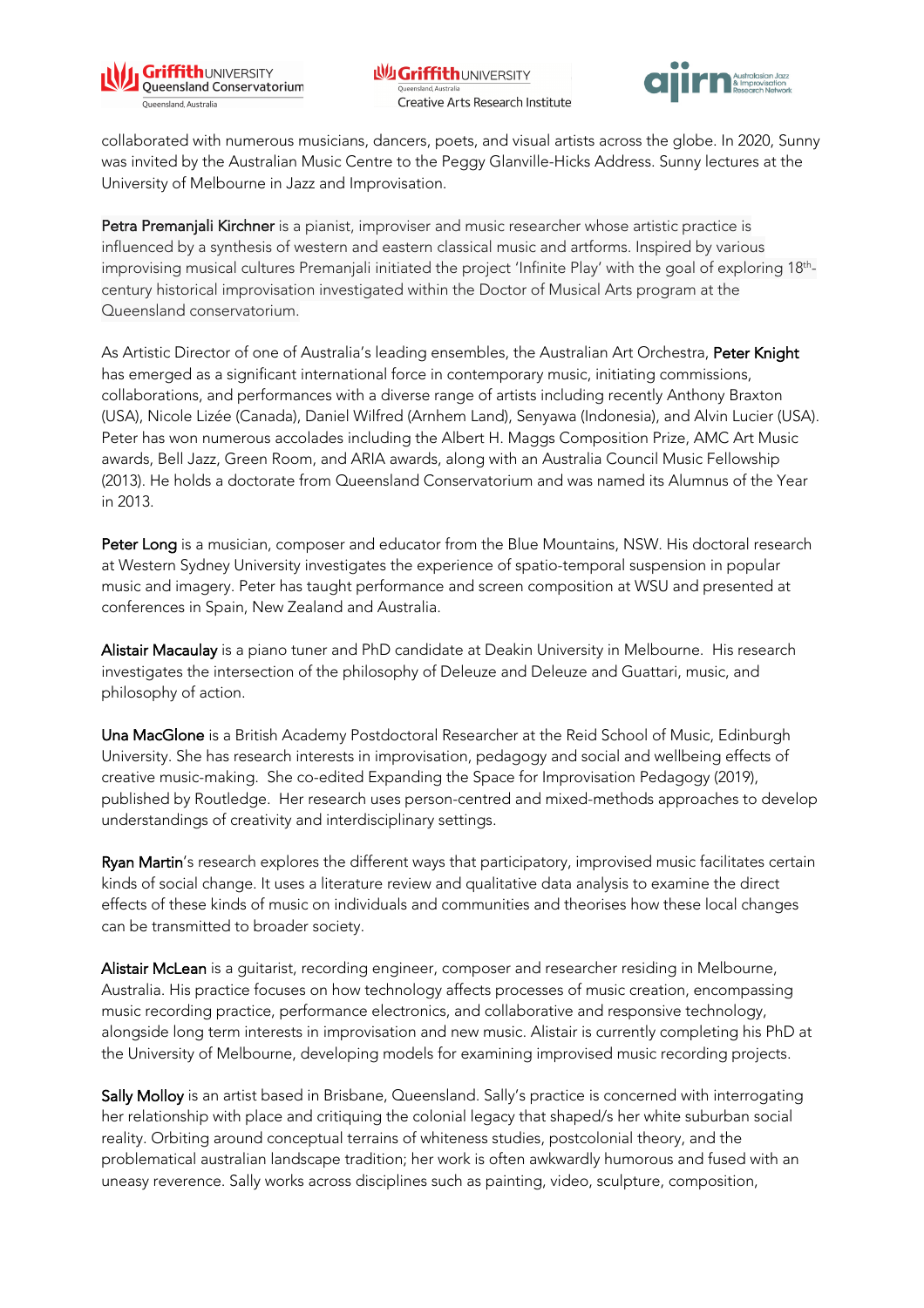



needlework, collage, and poetry, often questioning the implied hierarchy of media with her naïve aesthetic and enthusiasm for play. Sally is completing her PhD at the Queensland College of Art, exploring her relationship to the taken-never-ceded Indigenous lands she inhabits, and loves.

Gonçalo Moreira is a jazz pianist, music teacher and PhD candidate in Musical Sciences at Nova University of Lisbon. He is a researcher-in-training at the Center for the Study of Musical Sociology and Aesthetics, and his research focuses on the relationship between Eugene Gendlin's practice of Focusing and music creation.

Libby Myers is a guitarist and doctoral candidate with the Creative Arts Research institute, Griffith University. She is an active member of Australia's contemporary music community as a soloist and collaborator. As a researcher, her work focuses on innovative approaches musical identity, interpretation and subjectivity through artistic and narrative methods.

Miranda Park is a PhD student and recipient of the PhD Scholarship in Music for the ARC funded project Diversifying Music in Australia: Gender Equity in Jazz and Improvisation at Monash University. Her research interests encompass the relationship between gender and improvisation and the experiences of marginalised and minority groups in jazz. Miranda's PhD extends her previous research on young women's experiences as improvisers in their tertiary jazz courses.

Benjamin Phipps's research explores the nexus between the development of jazz and improvised musical practices and identity formation from ethnomusicological and pedagogical perspectives. He performs on the double bass and currently work as an Educational Developer at the University of New South Wales.

cyberBanshee aka Hannah Reardon-Smith (they/she) is a flutist, electronic musician, improviser, radio producer, community organiser, writer, researcher, and thinker living on the unceded land of the Jagera/Yuggera and Turrbal Peoples. Their work and thinking are rooted in queer and feminist collaborative and contaminative co-creation with other "holobionts with history"—soundmakers and artmakers, physical and social environments, ecologies, histories, and narratives, exploring the emergent possibilities of making-kin and finding agency within community (soundmaking as kinmaking: musickin). Hannah is a postdoctoral research associate at Macquarie University, supporting Wiradjuri transnonbinary professor Sandy O'Sullivan's ARC Future Fellowship project, Saving Lives: Mapping the influence of Indigenous LGBTIQ+ creative artists.

Daniel Rojas is a composer and pianist with interests in Latin American musical diasporas and improvisation. Rojas received his PhD in Composition, having studied with Anne Boyd at the Sydney Conservatorium of Music, where he is now the program leader for Composition and Music Technology.

Jeremy Rose is an award-wining saxophonist, composer, and founder of the Earshift record label/music festival. He currently teaches in composition at the Sydney Conservatorium of Music.

Jodie Rottle (she/her) is a flutist, researcher, composer, and improviser. She is currently based in Meanjin where she explores original and new sound concepts with Matt Hsu's Obscure Orchestra, It's Science And Feelings, and new music ensemble Kupka's Piano. As a composer-performer, Jodie incorporates the sounds of everyday and nonhuman objects alongside traditional instruments. Her research explores companion thinking with the nonhuman, multispecies interaction, and the element of surprise in music making.